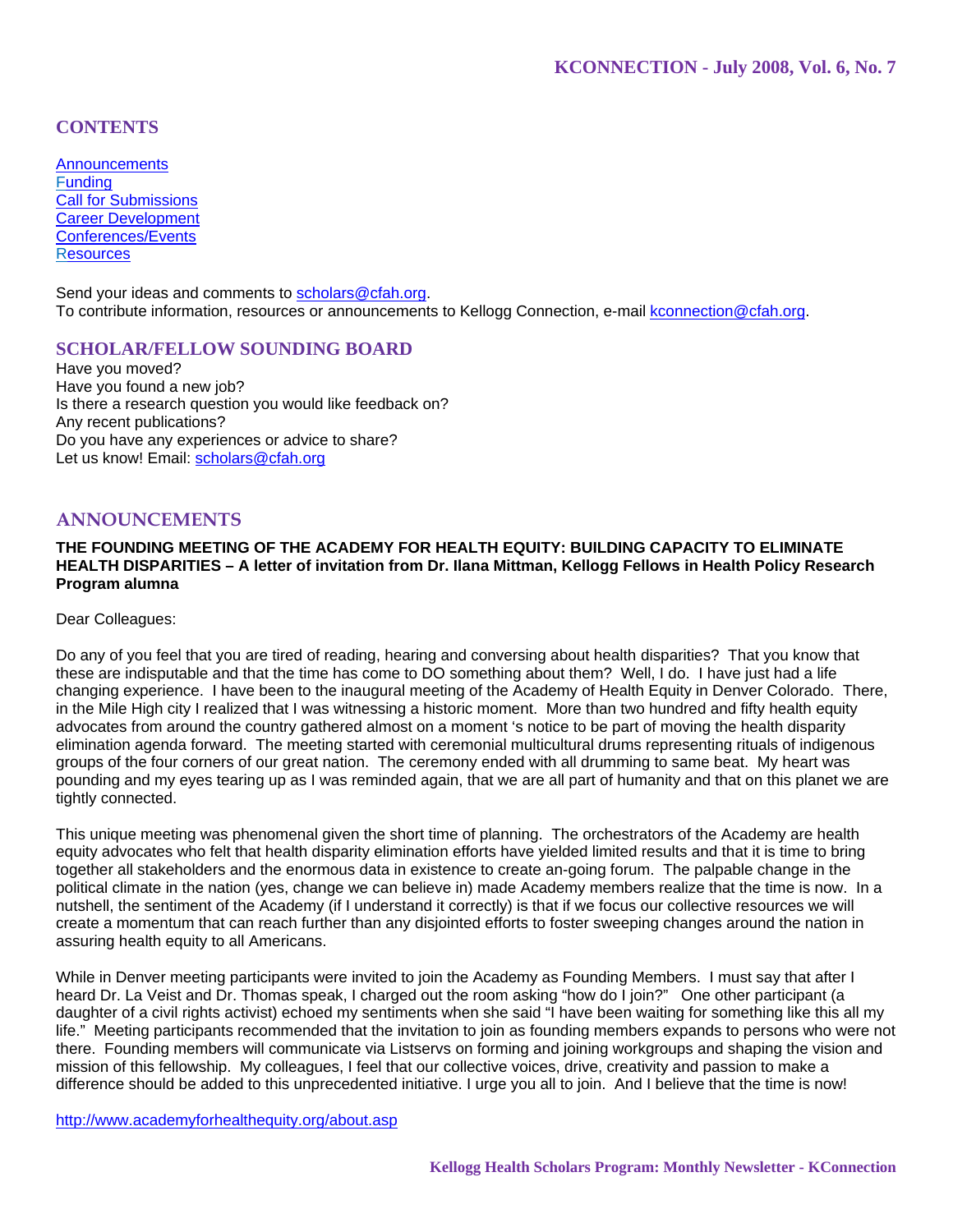Ilana S Mittman, PhD Workforce Diversity Director Office of Minority Health and Health Disparities Maryland Department of Health and Mental Hygiene 201 W Preston Street Room 500 Baltimore, MD 21201 Phone: (410) 767-6539 Fax: (410) 333-5100 imittman@dhmh.state.md.us

‹ back to top ›

# **FUNDING**

**National Institutes of Health Behavioral and Social Science Research on Understanding and Reducing Health Disparities (R01) (PAR-07-379)** 

**Opening Date: July 19, 2007 (Earliest date an application may be submitted to Grants.gov) Letters of Intent Receipt Date(s): August 20, 2007, August 20, 2008, August 20, 2009** 

NOTE: On time submission requires that applications be successfully submitted to Grants.gov no later than 5:00 p.m. local time (of the applicant institution/organization).

Application Submission/Receipt Date(s): September 19, 2007, September 19, 2008, September 18, 2009 PURPOSE: To encourage behavioral and social science research on the causes and solutions to health and disabilities disparities in the U. S. population. Health disparities between, on the one hand, racial/ethnic populations, lower socioeconomic classes, and rural residents and, on the other hand, the overall U.S. population are major public health concerns. Emphasis is placed on research in and among three broad areas of action: 1) Public policy, 2) health care, and 3) disease/disability prevention. Particular attention is given to reducing "health gaps" among groups. Proposals that utilize an interdisciplinary approach, investigate multiple levels of analysis, incorporate a life-course perspective, and/or employ innovative methods such as system science or community-based participatory research are particularly encouraged. Announcement details at http://grants.nih.gov/grants/guide/pa-files/PAR-07-379.html.

#### **National Institutes of Health NCMHD Minority Health and Health Disparities International Research Training (T37) (RFA-MD-08-006)**

# **Original Closing Date for Applications: Aug 19, 2008**

PURPOSE: The National Center on Minority Health and Health Disparities (NCMHD) and Fogarty International Center (FIC) of the National Institutes of Health (NIH), invite applications for the Minority Health and Health Disparities International Research Training (MHIRT) awards. These awards will support programs that offer international research training opportunities to qualified undergraduate, graduate and health professions students who are from health disparities populations and/or are underrepresented in basic science, biomedical, clinical or behavioral health research career fields. Announcement details at http://grants.nih.gov/grants/guide/rfa-files/RFA-MD-08-006.html.

### **National Institutes of Health**

**Roybal Centers for Translational Research on Aging (P30) (RFA-AG-09-008) Letters of Intent Receipt Date: October 1, 2008 Application Receipt Date: October 31, 2008** 

PURPOSE: The purpose of this funding opportunity announcement is to invite applications using the NIH Research and Development Core Center Grant (P30) award mechanism to support Edward R. Roybal Centers for Translation Research in the Behavioral and Social Sciences of Aging. The Roybal Centers are intended to improve the health, well being, and productivity of older people, through the translation of basic behavioral and social sciences research. Translation is defined in this announcement as research that moves basic research findings towards the development of programs or tools to be used at the individual and population levels to improve the health, well being, or productivity of older people. Announcement details at http://grants.nih.gov/grants/guide/rfa-files/RFA-AG-09-008.html.

‹ back to top ›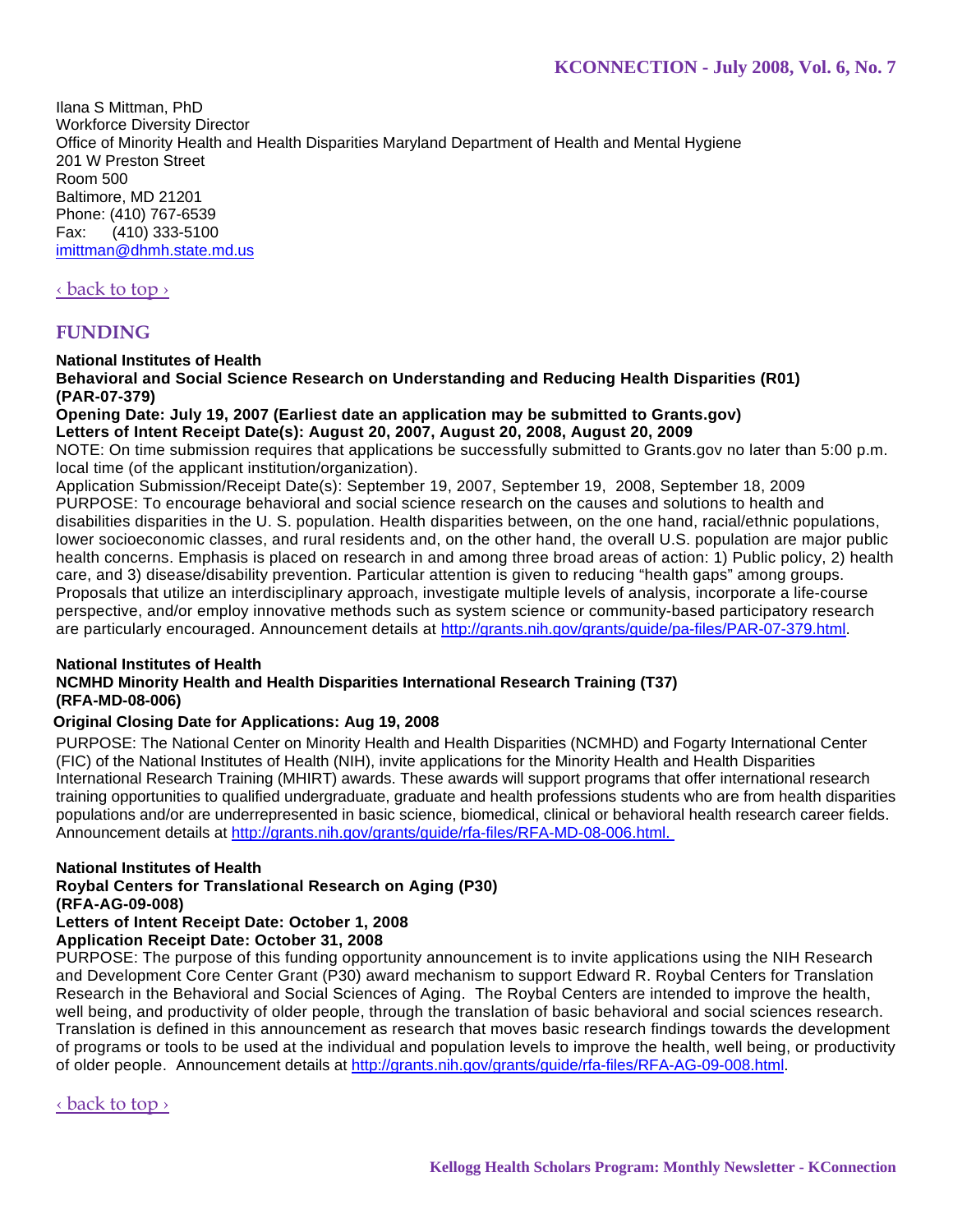# **CALL FOR SUBMISSIONS**

Call for Abstracts - World Federation of Public Health Associations and the Turkish Public Health Association **12th World Congress on Public Health** 

**Making a Difference in Global Public Health: Education, Research and Practice April 27 – May 1st , 2009 Istanbul, Turkey Deadline: July 5, 2008, Midnight Pacific - http://wfpha.confex.com/wfpha/2009/cfp.cgi Deadline in other time zones: 1:00 am Mountain time, 2:00 am Central time, 3:00 am Eastern time. See World** 

#### **Clock.**

World Federation of Public Health Associations and the Turkish Public Health Association, Website: www.worldpublichealth2009.org

The abstracts should also showcase innovations, practices, tools and transferable lessons from across the globe that will help us make a decided difference in global public health. We invite you to submit abstracts in the following general topics:

- Education in Public Health for 21st Century
- Global Public Health Workforce
- Public Health & Health Services Research & Technology
- Global Governance
- Health and Development
- Comparative Analysis of Health Systems
- Strengthening Global Public Health Systems
- Financing Global Public Health
- Environmental Safety & Stewardship
- Health, Geopolitics, & Public Diplomacy
- Public Health, Political Will, & the Public Good

# **Call for Proposals - The Community Literacy Journal invites articles for its Fall 2009 special issue on Sustainability, the Environment, and Community Literacy.**

**Deadline: July 15, 2008** 

Guest editor Anne Mareck of the University of Kentucky, Lexington welcomes manuscripts that explore the interconnections among community literacy, sustainable practices, and cognizance of biospheric situatedness. Many have suggested that in order to create a truly sustainable society our fundamental conception of what it means to live on a planet must evolve. We must develop a biospheric literacy, an understanding of ourselves as members of a global biotic community who are dependent upon stable ecosystems for our continued existence. And as Paul Hawken wrote in Blessed Unrest, myriad efforts toward the creation of environmentally sustainable, socially just communities are already underway. Particularly welcomed for this issue are pieces co-authored in collaboration with community partners. Submissions of shorter and longer works (8-20 manuscript pages) including scholarly articles, essays, case studies, ethnographies, and reflective narratives are invited. Poems, drawings, photographs, and cartoons are invited as well. Topics might include: \*\*Reflections on the notion of a Biospheric Community Literacy \*\*Syntheses of Cultural, Functional, and Biospheric Community Literacies \*\*Locavore, Walkshed, and 350: The Emerging Lexicon of Biospheric Literacy \*\*Ecopedagogy and Biospheric Community Literacy \*\*Service Learning, Community Service, and Sustainable Practices \*\*Ecocomposition, Sustainability, and Community Literacy \*\*Nature Writing, Sustainability, and Community Literacy \*\*Rhetoric, Sustainability, and Community Literacy \*\*Document Design and Biospheric Community Literacy \*\*Environmental Communication and Community Literacy \*\*Conservation Psychology and Community Literacy \*\*Ecological Education and Community Literacy \*\*Experiential Education, Sustainability, and Community Literacy \*\*Food Politics and Community Literacy \*\*Creating and Living in Sustainable Community \*\*Globalization, Localization, and Community Biospheric Literacy \*\*Community Agency in Creating a Sustainable Human Society \*\*Indigenous Perspectives on Biospheric Community Literacy \*\*Environmental/Social Justice and Community Biospheric Literacy \*\*Green Campus Community Organizing \*\*Organizational Transformation and Biospheric Community Literacy \*\*The Public Sphere: Democracy, Community, and Fast Change \*\*Community Literacy, Climate Change, and Adaptation-Mitigation \*\*Ethnographies and Case Studies of Sustainability Efforts \*\*Social Networking and Climate Change \*\*Species

Interdependency and Biospheric Literacy \*\*Celebration: The Arts and Biospheric Community Literacy \*\*Hope: Building the Sustainable Just Communities of the Future. Suggested reading: Peck, Wayne, Linda Flower, and Lorraine Higgins. "Community Literacy." College Composition and Communication 46-2 (May 1995): 199-222.

By July 15, 2008 please send your 500 word MS-Word proposal as an electronic attachment to Anne Mareck at sustainable-CLJ@mtu.edu. Inquires welcomed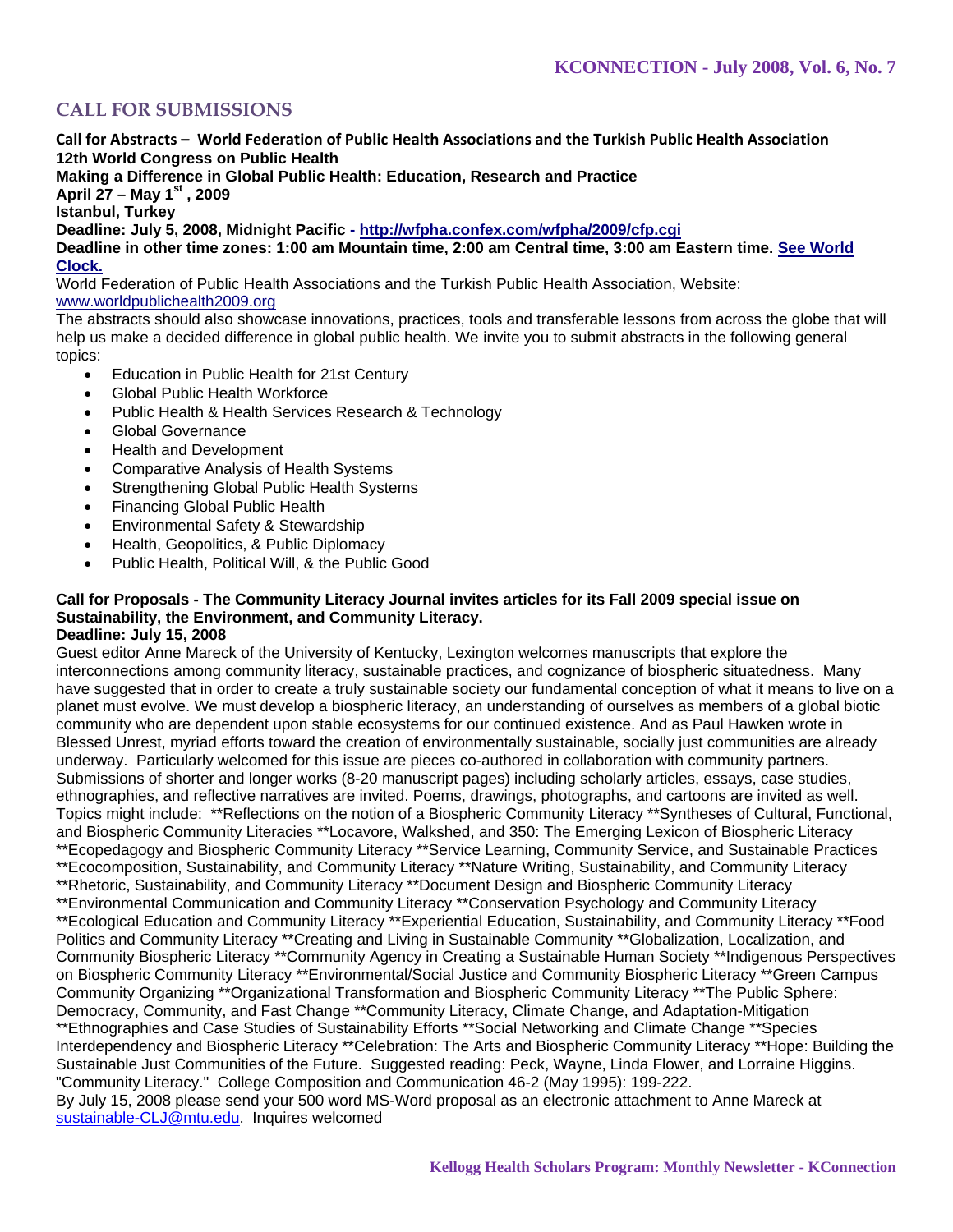#### **Call For Papers - Environmental Justice Peer-Reviewed Quarterly Journal Deadline: July 15, 2008**

*Environmental Justice*, a new peer-reviewed quarterly journal, launched last month and the response to the inaugural issue has been very enthusiastic. As a key participant in this growing field, we are inviting you to submit your best work to the journal for consideration for publication in an upcoming issue of the Journal. Manuscripts submitted no later than July 15, 2008 may be considered for inclusion in our second issue. If you are not already familiar with the journal, you can read the first issue online at www.liebertpub.com/env. Complete instructions for authors on manuscript preparation and submission are also included on that webpage. \* Environmental Justice\* is an interdisciplinary journal and authors from all disciplines are welcome especially environmental historians, sociologists, planners, lawyers, and geographers, in addition to public health professionals, environmental engineering, environmental studies, environmental science, and environmental activists. \*Environmental Justice\* welcomes papers on: - Studies that demonstrate the adverse health effects on populations that are most subject to health and environmental hazards; - The protection of socially, politically, and economically marginalized communities from environmental health impacts and inequitable environmental burden; The prevention and resolution of harmful policies, projects, and developments and issues of compliance and enforcement, activism, and corrective actions; - Multidisciplinary analysis, debate, and discussion of the impact of past and present public health responses to environmental threats, current and future environmental and urban planning policies, land use decisions, legal responses, and geopolitics; - Past and contemporary environmental compliance and enforcement, activism, and corrective actions, environmental politics, environmental health disparities, environmental sociology, and environmental history; - The connection between environmental remediation, economic empowerment, relocation of facilities that pose hazardous risk to health, selection of new locations for industrial facilities, and the relocation of communities; - The complicated issues inherent in remediation, funding, relocation of facilities that pose hazardous risk to health, and selection for new locations. This historical journal is under the editorial direction of Editor-in-Chief Dr. Sylvia Hood Washington, University of Illinois at Chicago School of Public Health and an illustrious editorial board including Kenneth Olden, former director of the National Institute of Environmental Health Sciences, Michael Dorsey, Martin Melosi, David Pellow, David Rosner, and Kristin Shrader-Frechette.

### **Call for Nominations ‐ AcademyHealth**

### **Deadline: July 30, 2008**

AcademyHealth requests nominations of health services research that has made a positive impact on health policy and/or practice. The lead researcher of the winning impact will receive \$2,000, and the research will be disseminated widely as part of AcademyHealth's ongoing efforts to promote the field of health services research and communicate its value for health care decision-making. The award will be announced at the 2009 National Health Policy Conference on February 2- 3, and the winner will receive \$2,000, complimentary registration, travel, and lodging to the conference. The deadline for nominations is July 30, 2008. For more information on eligibility requirements, selection criteria, and application details, visit our Web site at http://www.academyhealth.org/awards/hsrimpactsnominations.htm.

#### **Call For Papers: The Journal Of Family And Community Health Special Issue David Sleet & Daphne Moffett, Guest Editors Centers for Disease Control and Prevention Deadline: August 4, 2008**

Background: Injuries are the leading cause of death for Americans aged 1 to 44 years, costing an estimated \$406 billion in medical expenses and lost productivity each year. Injuries include those related to unintentional means, (e.g. fires, falls, motor vehicle injuries from crashes, sports injury, poisoning, drowning) and violence (child maltreatment, suicide, homicide, elder abuse, youth violence). Injuries are mistakenly referred to as "accidents" because they occur suddenly and are believed to be unpredictable and uncontrollable. The public feels the "accidents" won't happen to them, because they are careful, or smart, or that someone else will protect them. Injury prevention is much more than a matter of common sense. Injuries, like diseases, occur in highly predictable patterns and are controllable. Purpose: This special issue will explore the link between injuries and the community. We are interested in soliciting papers that provide new knowledge and insight into unintentional injury prevention in family and community settings. Family and community risk and protective factors, services, programs, and policies that help children, youth and older adults prevent unintentional injuries, are all topics of interest for this special issue. Occupational injuries and violence-related injuries will NOT be included. Outcomes: Evaluation of outcomes is a required component of the research. A wide-range of health outcomes will be considered; however, we are particularly interested in reductions in injury morbidity, mortality and costs, but also intermediate outcomes such as reduction in risk behaviors that may predispose to injury. Authors are encouraged to submit papers on disparity aspects of injury prevention in Latino, Asian/Pacific Islander or American Indian/Alaskan populations. Research that has implications for primary prevention, includes but is not limited to the following: \* Family mediators of injury; \* Peer and community influences on injury; \* The development, implementation, and evaluation of prevention programs in the family or in the community to reduce injury. (Community program descriptions, by themselves, will not be accepted.) Contacts: JFCH encourages various types of papers: original research, practice-oriented reports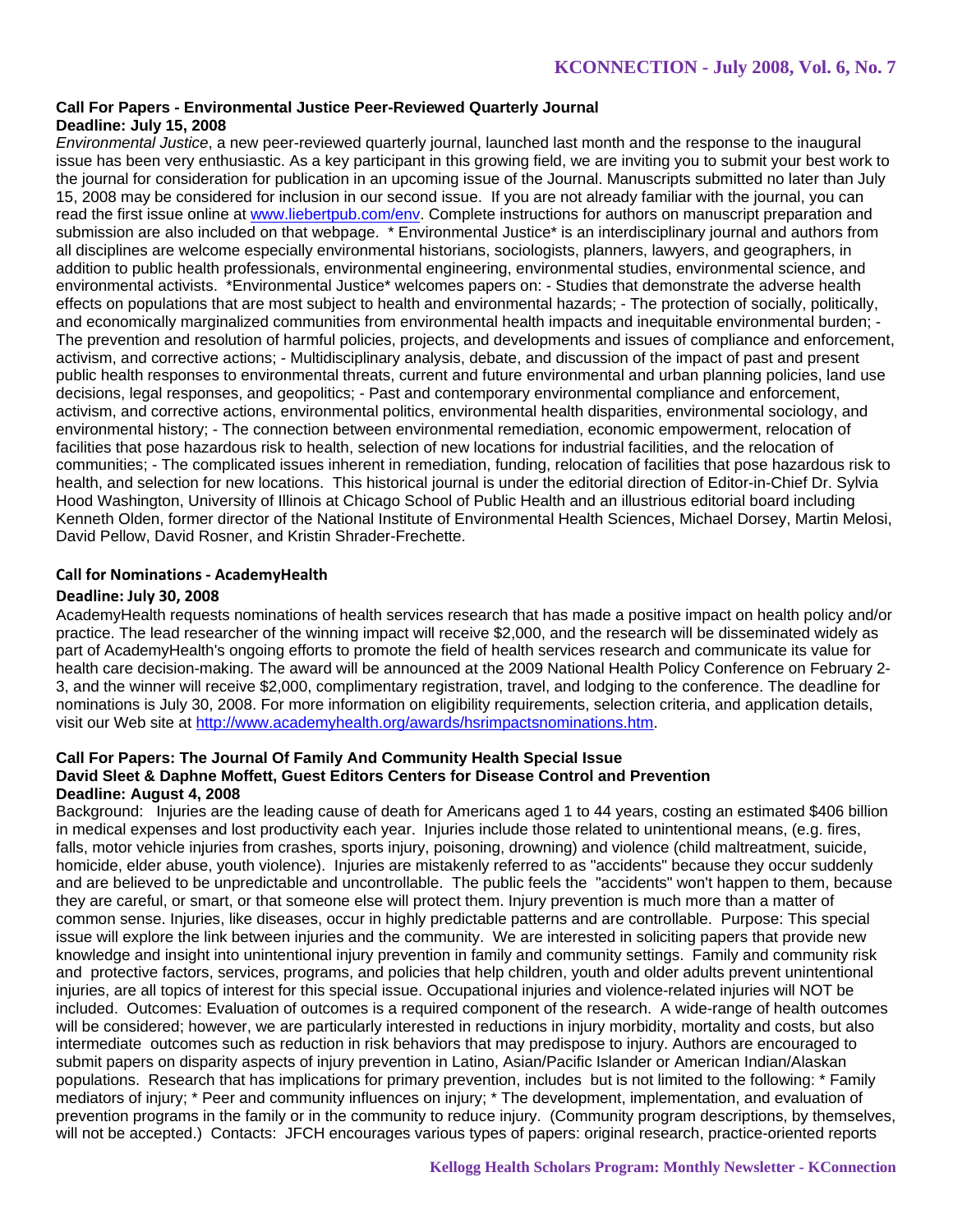from the field, and systematic reviews. Prospective authors should contact guest editors David A. Sleet, Ph.D. (dds6@cdc.gov) and Daphne Moffett, Ph.D. (zzc0@cdc.gov) with questions. An invitation to submit is no guarantee of acceptance. Manuscripts should be double-spaced, approximately 14-24 pages in length, have an abstract of no more than 100 words, and include at least five key terms for key word search purposes. References and format should follow APA (5th ed.) style. The deadline for submission is August 4, 2008. Review Process and Timeline: There will be a 2-step review process. First, papers will be reviewed and selected by the special issue editors. Selected authors may be asked to make revisions based on this review. Once complete, articles will go through a blind peer review process. Again, authors may be asked to make revisions based on peer review feedback. The Guest Editors and the General Editor will make final acceptances. The plan is to have papers published on-line and in print in Fall 2008 or Spring 2009. The anticipated timeline is as follows:

 Paper submission: August 4, 2008 Special editor & Peer review: 1st revision submission: 2nd revision submission if needed: Online publication: Print publication: Spring, 2009

Submission: Provide complete contact information with your manuscript including: authors' names, titles, and affiliations; addresses; phone numbers; fax numbers; and e-mail addresses. Include alternate/vacation contact information and dates if applicable. Submit manuscripts via email to David A. Sleet, Ph.D. (dds6@cdc.gov) and Daphne Moffett, Ph.D. (zzc0@cdc.gov) in WORD, Times new roman, 12 pt type.

#### **Call for Proposals – Association for Community Health Improvement Deadline: August 8, 2008**

The Association for Community Health Improvement <http://www.communityhlth.org/> (ACHI) is accepting proposals through August 8 for concurrent breakout sessions for its March 11-13, 2009 national conference in Los Angeles, California. Conference session will address: community health assessment; community benefit; health in the social and built environment; and building the skills of community health leaders. This leading event features more than 450 professionals from hospitals, health systems, foundations, public health, and community health organizations in a gathering that stimulates real change and improvement in how community health programs are planned, delivered, and assessed. Visit the conference Web site <http://www.communityhlth.org/communityhlth/conf2009/annual09.html> (www.communityhlth.org <http://www.communityhlth.org/> ) for information on topic tracks and submission guidelines. Write to communityhith@aha.org with questions.

# **Call for Submissions - New Solutions Popular Arts & Education in Community-Based Participatory Research**

# **Deadline: October, 2008**

Community-Based Participatory Research (CBPR) is a methodology based ideally on flexible power relationships and the unobstructed flow of expert and local knowledge among project partners. The potential of success in CBPR depends on authentic dialogue among partners, free flow of information, and trust. But accurate, unmediated and timely channels of communications, while key to successful CBPR, are difficult to create and maintain. As participatory methodologies evolve, the arts have increasingly taken center stage as culturally fluent modalities for information, communication, advocacy and organizing. Methods such as Theater of the Oppressed (TO), Photovoice, video, spoken word, hip-hop, visual arts, and more give community values and needs a strong, authentic voice and ensure that methods and messages are rooted in local cultures and delivered clearly, directly, and respectfully. New Solutions is eager to receive articles discussing how community-based arts (in its various modalities) and popular education have anchored outreach, education, and organizing in Community-Based Participatory Research with an environmental / occupational health and safety justice focus. This special issue will be co-edited by Eduardo Siqueira and John Sullivan. Submissions could include any one or any combination of the following questions and can be written for the following New Solutions departments: Features (research papers); Movement Solutions (descriptions of practice); Voices (interviews); Comment and Controversy (opinion pieces); and, Observatory of the Americas (articles related to movement building throughout the Americas). \* Communicating scientific concepts to communities with varying levels of scientific literacy is a major challenge in community research. This communication may involve mapping interactions of genes and the environment, explaining frameworks of risk assessment, outlining the pathogenesis of asthma or the neurotoxicity of lead. Have artsbased interventions facilitated this communication without distorting the science? \* What influence have popular education theorists such as Paulo Freire, Henry Giroux, Bell Hooks, Miles Horton, et al. had on the design of arts-based research interventions? \* Terms such cultural competency, cultural sensitivity, and cultural fluency seek to describe a perfect match of semiotic variables, local context, perceived needs and necessary information. Have arts-based interventions fulfilled their promise in promoting this match? \* Does an infusion of arts-based actions into the research mix actually encourage sharing and perhaps changing points-of-view? Or at least actively encourage greater empathy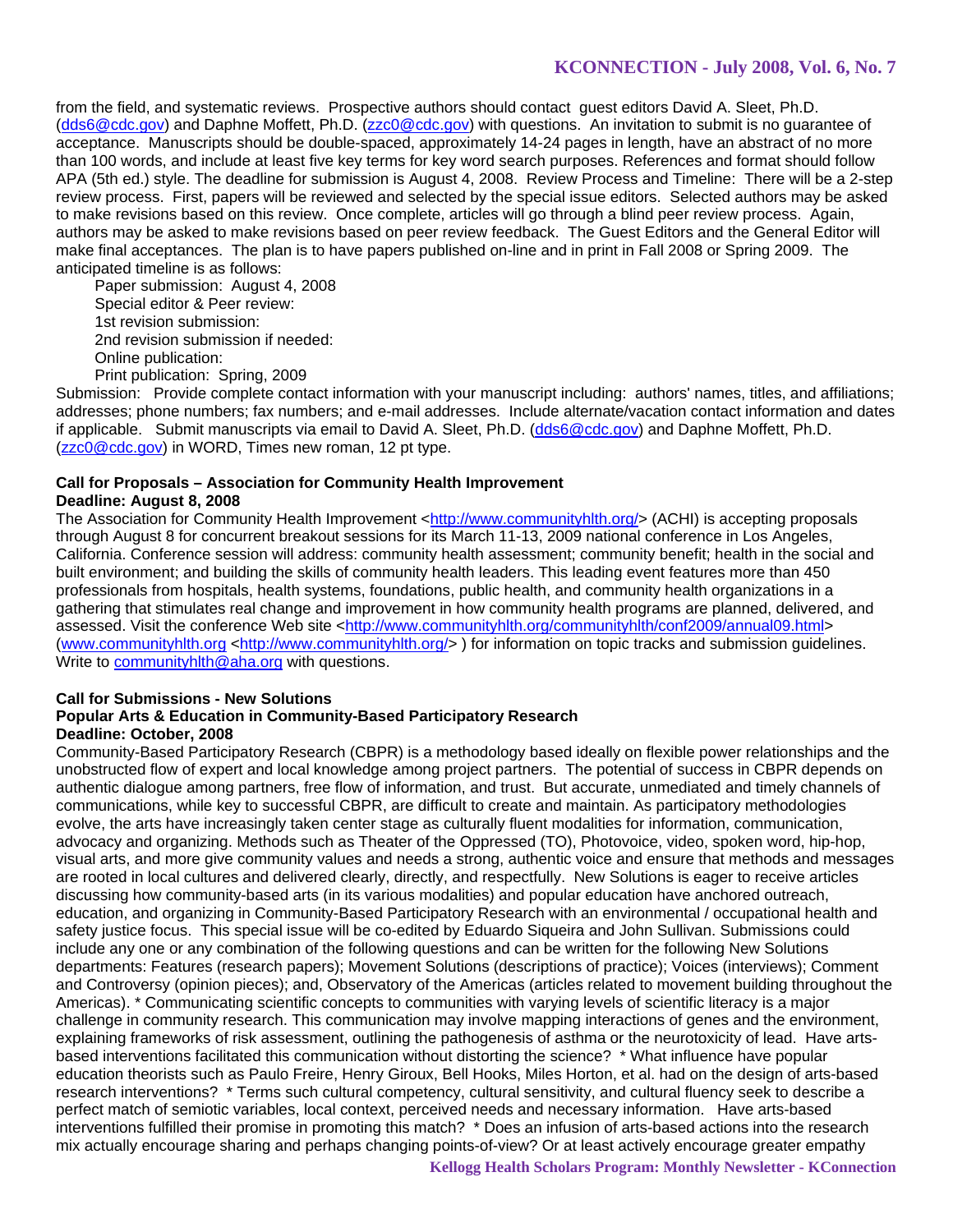among community-arts participants, researchers, advocates and activists? \* In terms of "authenticating dialogue" among community members and the culture of research, how have arts-based interventions provided bi-directional channels of communication in community research? \* Participants in community research expect timely "play-backs" of findings as the project unfolds. Do the arts get this information back to the public with less lag-time and less ambiguity? \* How has arts-based communication channels served as a

"translational bridge" providing communities access to good science and researchers' access to important local knowledge? \* How do we evaluate popular arts based project efficacy and outcomes: qualitative vs. quantitative, measurement of outcomes, mapping the dissemination of information, or? \* Do projects using the arts persist in some form after initial funding cycles? Do the arts encourage sustainability? How have arts-based components morphed or merged with other groups and organizations?

\* Does the use of arts contribute to the formulation and organizing of communities for political action to change exposures, building environments, power relations that improve the health and safety of communities? How does this process work? We also invite shorter field reports on projects such as: teatro popular, theater of the oppressed, sociodrama, representational and or musical theater, photovoice, video voice, poetry, fiction, digital storytelling, spoken-word, visual arts (murals, multi-media installations, painting & drawing), corridos, folk songs, hip-hop, broadcast media, podcasts, and web-based media. These projects may be formally concluded or ongoing.

Please provide website addresses to audio-visual materials in the body of the text. Articles should follow the instructions to authors available at http://www.baywood.com/authors/ia/ns.asp?id=1048-2911. We would like to receive papers through end of October 2008. To reach the co-editors by email: Carlos Siqueira: Carlos\_Siqueira@uml.edu, John Sullivan: cc: josulliv@utmb.edu.

### **Call for Papers ‐ International Journal of Health and Ageing Management (IJHAM)**

The International Journal of Health and Ageing Management (IJHAM) is looking to publish action research related papers in health and ageing.

The International Journal of Health & Ageing Management is a double blind peer reviewed online journal published by Academic Global Publications Pty Ltd. The refereeing requirements of the Department of Education, Science & Training (in Australia) have been satisfied and this journal has been accepted to be listed on the DEST Register of Refereed Journals: http://www.dest.gov.au/highered/research/herdc.htm. Objectives of the journal: The aim of The International Journal of Health & Ageing Management is to disseminate knowledge generated by academics, practitioners and researchers regarding management issues related to health, healthcare, ageing and aged care at societal, organizational and individual levels. Journal objectives include: \*Facilitate dissemination of knowledge with a view to improve management of health and ageing \*Facilitate communication and discussions among managers, academics, researchers and policy makers concerned with health and ageing \*Provide useful knowledge for managers to improve their knowledge and skills in the area of health and ageing \*Publish research articles, case studies, reviews in the area of managing health and ageing. Intended audience: The journal aims at an audience that includes Academics, Practitioners of the health and aged care industry, Policy Makers, Researcher and Students. Papers should be submitted to ed\_ijham@academicglobalpublications.com or Shankar.Sankaran@uts.edu.au. Information for authors can be found at http://www.academicglobalpublications.com/info\_aut.htm. Past papers can be found at

http://academicglobalpublications.com/ijham/index.htm.

### **Call for Applications – Special Research Initiatives, California Breast Cancer Research Program**

We are writing to let you know that today we are began posting the Calls for Applications for the Special Research Initiatives, including environmental and disparities research. Today we posted the Request for Qualifications for the California Chemical Policy and Breast Cancer initiative. Please visit our website for more details and a link to the application website: http://www.cbcrp.org/apply/sriCall/. Also please pass this announcement along to anyone you think may be interested in our research funding.

# **‹ back to top ›**

# **CAREER DEVELOPMENT**

**Case Western Reserve University, Mandel School of Applied Social Sciences, Cleveland, OH (2 positions) Begun Professor in Violence Prevention and Director of the Begun Center** 

**Senior Professor/Associate Professor in Community and Social Development** 

The Mandel School of Applied Social Sciences (MSASS), Case Western Reserve University's graduate school of social work, has a long-standing interest in building stronger communities. The school and its research centers, including the Center on Urban Poverty and Community Development and the Begun Center for Violence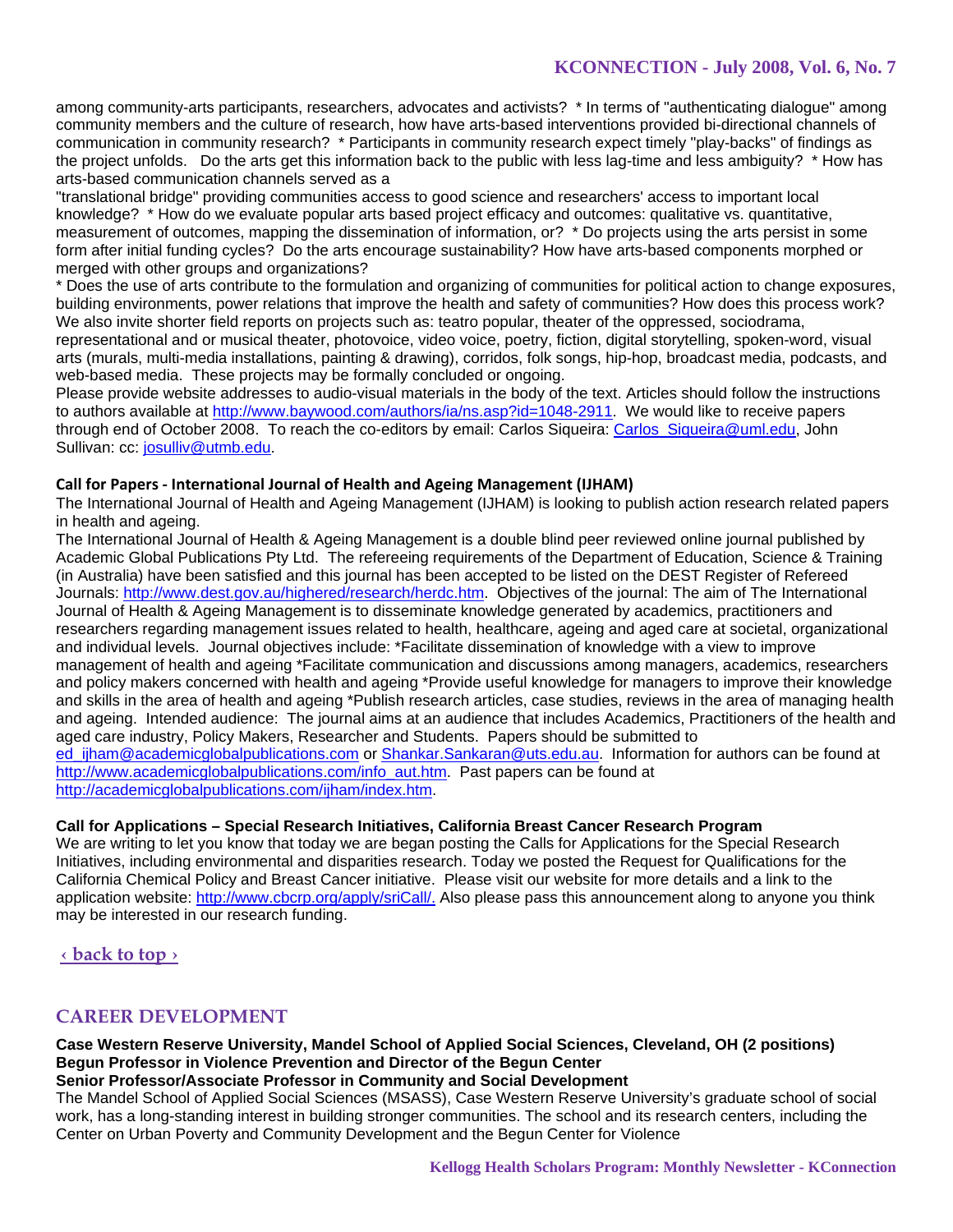Prevention Research and Education, have a long history of involvement in community- and agency-based research, much of which responds to critical local and national policy issues. The curriculum at MSASS emphasizes skill-building and evidence-based practice. The school integrates its education, research, and service in ways that enable social work practice to promote social justice and community empowerment locally, nationally, and internationally. Case Western Reserve University is located in Cleveland, Ohio. This area has one of the most well-established networks of community development organizations in the U.S., offering MSASS faculty and students a unique

environment for community development research and training. Additionally, the school's growing international education program offers faculty and students exciting opportunities for teaching and learning abroad. MSASS is currently expanding its research, teaching, enrollment, and community engagement in violence prevention and community and social development. **The school seeks two tenured or tenure-track professors**, the Dr. Semi J. and Ruth W. Begun Professor in Violence Prevention and an associate or full professor in Community and Social Development, to join its multi-disciplinary faculty and help lead this growth. The **Begun Professor in Violence Prevention** will lead and manage the Begun Center and its activities, including research, training, advocacy, and technical assistance; key goals include forming interdisciplinary academic partnerships, promoting community-based strategies for violence prevention, and conducting research/interventions that address the social stressors associated with youth violence. Secondary responsibilities include teaching and service in the master's and doctoral programs and securing funding for center programs and initiatives. The professorship will be coterminous with the directorship of the Center. The **senior faculty member** in Community and Social Development will assume a leading teaching, research, and service role and help lead the school's growth in the community and social development arena. CANDIDATES FOR BOTH POSITIONS MUST HAVE: • an earned doctorate in social work or other relevant field; • a strong record of relevant teaching, scholarship, and service commensurate with a tenured appointment at the rank of associate or full professor, including a record of community-based research; • demonstrated interest in building strong communities and demonstrated commitment to applied research. For the **Begun professorship**, administrative experience will be a strong plus; a degree in psychology, criminology, or a related social science, would also be welcomed. Candidates for the **senior faculty** position in Community and Social Development must have a demonstrated

commitment to applied research relevant to issues of social and economic disparities and to the possibilities of promoting social change through community-based strategies. Those whose ongoing research would benefit from the collegial, institutional, and civic support available for this work will be of particular interest. Selection will be made in September, 2008. In employment, as in education, Case Western Reserve University is committed to Equal Opportunity and Diversity. Further information about MSASS is available at http://msass.case.edu. Those interested in these positions may call with questions or e-mail a cover letter and c.v. (indicating position of interest in subject line) to: *cw@himmelfarbgroup.com,* to the attention of Susan Himmelfarb. Those wishing to nominate

candidates may call or contact us using the same contact information. The Himmelfarb Group 708-848-0086 *www.himmelfarbgroup.com.* 

#### **Community HIV/AIDS Mobilization Project (CHAMP), New York, NY Executive Director**

The Community HIV/AIDS Mobilization Project (CHAMP) is conducting a national search for an executive director. CHAMP is a national nonprofit organization that is building a movement for HIV prevention justice that bridges HIV/AIDS, human rights, and struggles for social, racial and economic justice. We seek an executive director to build on its success and shape the organization in its next phase of growth. Since its founding in 2003, CHAMP has created a strong national network of women of color, gay men of all races, transgender people, current and former drug users and youth – the very populations most at risk of HIV infection – along with other members of the AIDS service and advocacy sectors, in order to ensure the development and use of a broad and effective range of HIV prevention options, programs and policies in the next decade. CHAMP has provided trainings to build the capacity of thousands of activists and community leaders across the country; successfully influenced the policies of both CDC and the NIH; built an extended network of more than 13,000 people; and attained national news coverage for issues of HIV prevention justice in outlets such as \*The New York Times\*, CNN, NPR and \*The Washington Post\*. In five years, the organization has grown to an annual budget of a halfmillion dollars and a staff of six full-time employees and one part-time employee -- without using funding from the pharmaceutical industry or government sources. CHAMP currently has a staff of four full-time employees and one parttime employee. Its central office is based in New York City, with additional staff located in Philadelphia and Providence, Rhode Island. The position will be based in CHAMP's New York City office, with some travel required. The ideal candidate will be a proven leader and nonprofit manager, possessing both an understanding of HIV/AIDS and strong roots in movements for social justice. Qualified candidates will also have the ability to communicate effectively in a range of environments with a diverse group of stakeholders, including grassroots activists, academic researchers, the media, service providers and elected and appointed policymakers. The board of directors is open to young, upcoming leaders as well as more seasoned candidates. The outgoing executive director, who is also the organization's founder, will continue to work with CHAMP on programs and strategy development. She will work closely with the new executive director and the board of directors to provide insight and input throughout the leadership transition process to help ensure its success.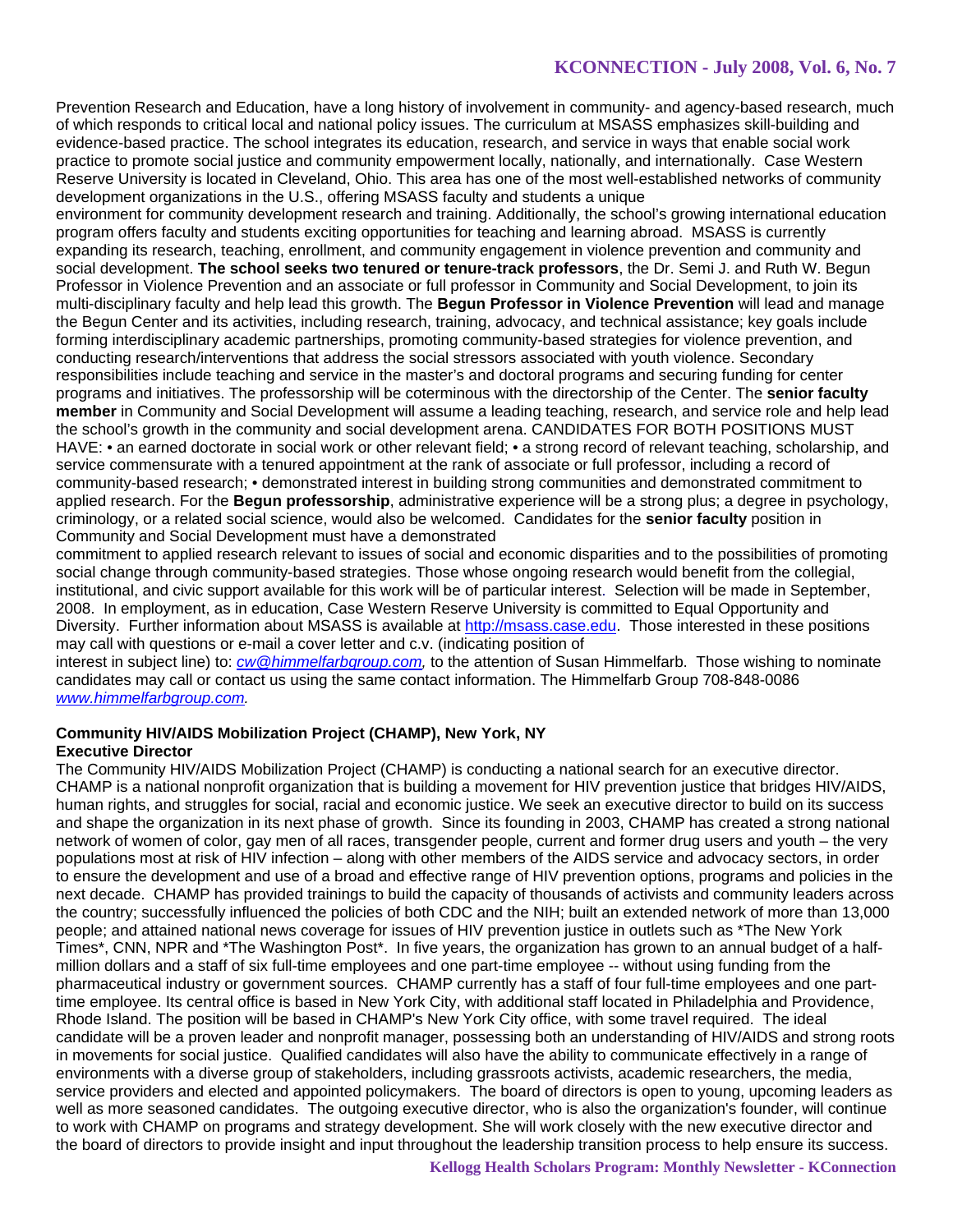Compensation is competitive with nonprofits of similar size, and benefits include medical/dental coverage, an excellent vacation package and a paid sabbatical every four years. For more information, and the full position announcement, see: http://www.champnetwork.org/exec\_search\*.

#### **Department Of Health And Human Services, National Institutes Of Health Director, Office of Behavioral and Social Sciences Research Deadline: August 15, 2008**

POSITION: The National Institutes of Health (NIH) is seeking exceptional candidates for the challenging position of Director, Office of Behavioral and Social Sciences Research (OBSSR). The Director, who also functions as the NIH Associate Director for Behavioral and Social Sciences Research, serves as the NIH focal point for establishing agencywide policies and goals in behavioral and social sciences research, coordinates the activities undertaken in the performance of this research, and provides advice and staff support to the NIH Director, Deputy Director, and Division of Program Coordination, Planning, and Strategic Initiatives within the Office of the Director. The position functions as a liaison between the NIH and the extramural behavioral and biomedical research communities; and with other Federal agencies, academic and scientific societies, national voluntary health agencies, the media, and the general public on matters pertaining to behavioral and social sciences research. Specifically, the Director is responsible for: (1) advising the NIH Director and other key officials on matters relating to research on the role of behavioral and social factors in the promotion of health and prevention of disease; (2) fostering research projects in the behavioral and social sciences conducted or supported by the NIH Institutes and Centers (ICs); and (3) working collaboratively with the ICs to develop new research and training programs in the behavioral and social sciences. The Director, OBSSR, manages a staff, demonstrating commitment to work force diversity enhancement. The OBSSR employs approximately 14 full time positions: 9 scientific staff, 2 program analysts, 1 communications specialist, and 2 support staff, and has a FY 2009 estimated budget of more than \$26M. CHALLENGE: As the world's largest medical research facility, NIH consists of 27 ICs including the Clinical Center (an on-site research hospital), the Fogarty International Center, and the National Library of Medicine. NIH's national program of health research and research training is currently funded at \$29 billion for FY 2008. NIH has over 18,000 employees. The Office of Behavioral and Social Sciences Research opened July 1, 1995, with a mandate from Congress to serve as the focal point for the advancement of behavioral and social sciences research across all of the NIH ICs. The vision of OBSSR is to bring together the biomedical, behavioral, social, and public health science research communities to work more collaboratively to solve the most pressing population health challenges faced by our society. Four core elements of OBSSR's vision are: 1) supporting and facilitating the next generation of basic behavioral and social science research; 2) facilitating interdisciplinary, collaborative research; 3) stimulating systems thinking and modeling approaches to research that integrates multiple levels of analysis – from cells to society; and 4) identifying key problems in health where scientists, practitioners and decision makers can work together to accelerate translation, implementation, dissemination, and adoption of behavioral and social science research findings. More information can be found in OBSSR's strategic prospectus at http://www.thehillgroup.com/OBSSR\_Prospectus.pdf. QUALIFICATIONS REQUIRED: Applicants must possess a Ph.D., M.D., or comparable doctorate degree in the health sciences field plus senior-level scientific experience and knowledge of research programs in one or more scientific areas related to behavioral and social sciences research. They should be known and respected within their profession as individuals of scientific prominence, with a distinguished record of research accomplishments and expertise in policy development regarding behavioral and social sciences research. Candidates should have demonstrated leadership and broad vision in the behavioral and social sciences research arena involving dealings with outside groups; serving as spokesperson; planning, program assessment, and analysis of program objectives; resolution of operational problems and issues; and the ability to manage financial and human resources including building, motivating, and maintaining a culturally diverse staff. SALARY/BENEFITS: The Director, OBSSR, will be appointed at a salary commensurate with his/her qualifications. Full Federal benefits will be provided including leave, health and life insurance, long-term care insurance, retirement, and savings plan (401k equivalent). HOW TO APPLY: Applicants must submit a current CV and bibliography electronically to Ms. Regina Reiter at SeniorRe@od.nih.gov (301- 402-1130). In addition, applicants are strongly encouraged to prepare a supplemental narrative statement that addresses the qualifications requirements, and to provide the names, titles, and telephone numbers of 4-5 references.

Information on the Office of Behavioral and Social Sciences Research is located at its website. **APPLICATIONS MUST BE** *RECEIVED* **BY CLOSE OF BUSINESS AUGUST 15, 2008.** The NIH encourages the application and nomination of qualified women, minorities, and individuals with disabilities. **Standards of Conduct/Financial Disclosure**: The National Institutes of Health inspires public confidence in our science by maintaining high ethical principles. NIH employees are subject to Federal government-wide regulations and statutes as well as agency-specific regulations described at the NIH Ethics website. We encourage you to review this information. The position requires the incumbent to complete a public financial disclosure report prior to the effective date of the appointment. Selection for this position will be based solely on merit, with no discrimination for non-merit reasons such as race, color, religion, gender, sexual orientation, national origin, political affiliation, marital status, disability, age, or membership or non-membership in an employee organization. Reasonable Accommodation: NIH provides reasonable accommodations to applicants with disabilities. If you require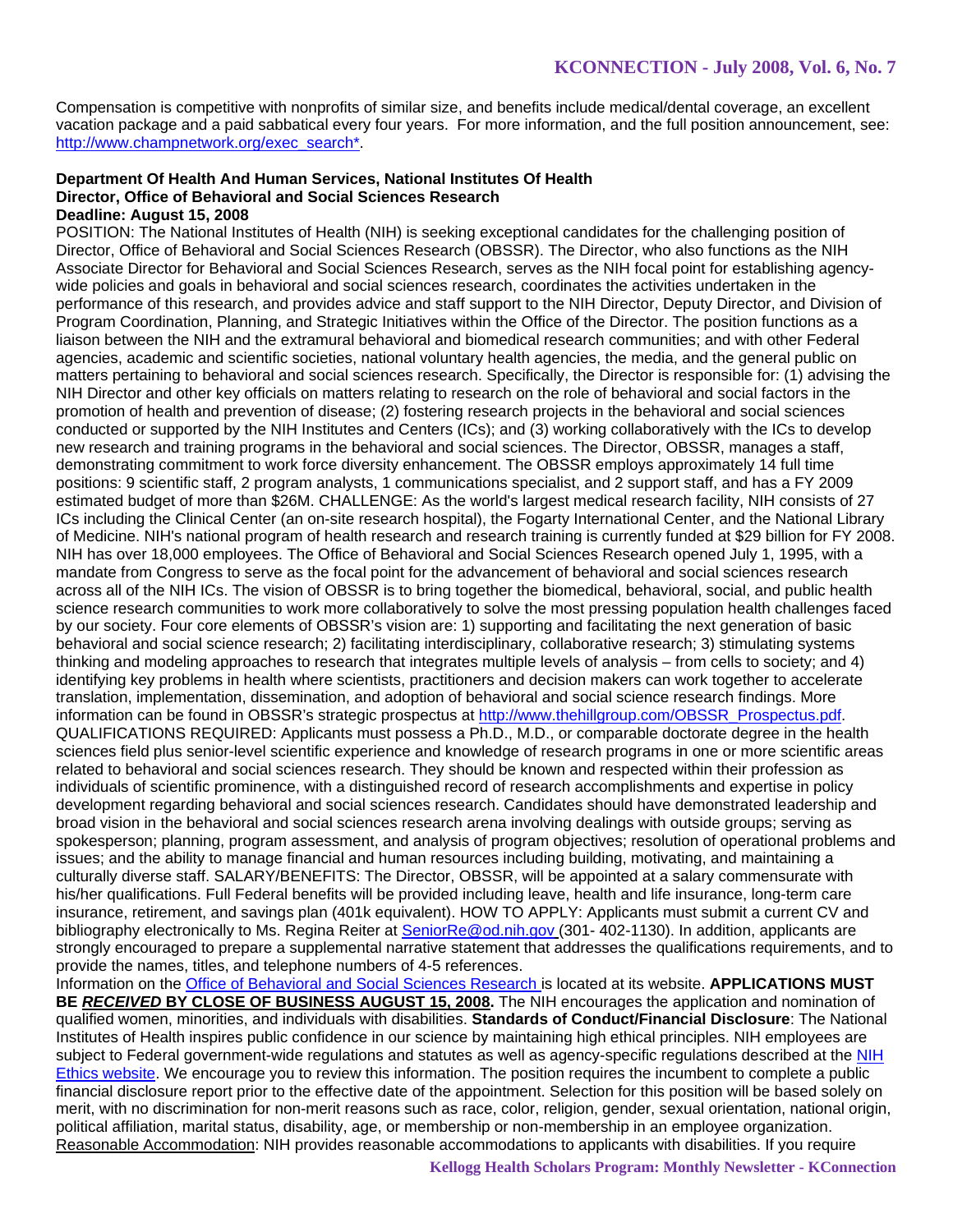reasonable accommodation during any part of the application and hiring process, please notify us. The decision on granting reasonable accommodation will be made on a case-by-case basis.

# **Emory University**

# **Director of Engaged Learning (Job Code 6159BR)**

Description: Emory University seeks a Director of Engaged Learning who will play a significant role in positioning Emory as a national leader in engaged learning and scholarship. This newly‐created position is essential to Emory's 2005‐2015 Strategic Plan, which calls for integrating community‐benefiting learning, service, and research throughout the curricula of Emory's nine academic units: Emory College, Oxford College, Goizueta Business School, Nell Hodgson Woodruff School of Nursing, The Graduate School, Law School, School of Medicine, Rollins School of Public Health, and Candler School of Theology. The Director of Engaged Learning will have primary responsibility for helping build the capacity of Emory's faculty to employ engaged teaching pedagogy. She or he will work closely with lead engaged learning staff and faculty in each unit to ensure engagement activities are connected, coherent, academically rigorous, and as beneficial for Emory's metro Atlanta community partners as they are for Emory's students. The Director will design and manage programs for faculty development and support to enhance engaged scholarship and learning activities, and will devise strategies for assessing and documenting engaged learning outcomes and impact. The Director will have budgetary responsibility and may collaborate with OUCP senior staff and Emory development officers on grant writing and other development activities, as well as on internal and external communications. The Director of Engaged Learning will report to the Director of the Office of University‐Community Partnerships, which is a unit of the Office of the Provost. Learn more at http://www.oucp.emory.edu.

Qualifications: Advanced degree required, PhD or other terminal degree preferred, with a strong record of successful development and administration of engaged scholarship and learning programs in higher education. Must be experienced in engaged learning pedagogy, program or outcomes evaluation, and higher education administration. Strong oral and written communication skills, as well as the ability to work with faculty, staff, students, and community partners are essential. Salary and benefits are competitive and will reflect senior level qualifications and experience. Faculty status is possible, depending on the successful candidate's qualifications. Interested candidates should submit all application materials online at http://www.emory.jobs/careers/index.html - reference job#6159BR. Application materials include a cover letter, curriculum vita or resume, and a written statement (not to exceed 500 words) describing your views about the role of engaged teaching/learning and scholarship in a major research university. Candidates will be reviewed by a university‐wide, multidisciplinary search committee beginning July 15, 2008 and the search will remain active until the position is filled. Please direct questions to Dr. Michael J. Rich, Associate Professor of Political Science and Director, Office of University‐Community Partnerships (phone: 404‐712‐9691, email: mrich@emory.edu). Emory University is an Equal Opportunity/Affirmative Action Employer.

# **Harlem Children's Zone Asthma Initiative, Harlem Hospital, NY**

### **Director**

We are pleased to announce the launch of a search for a Director of the Harlem Children's Zone Asthma Initiative at Harlem Hospital. This is a newly created position.

ORGANIZATION INTRODUCTION The magnitude of the childhood asthma epidemic in Harlem led to the formation of the Harlem Children's Zone Asthma Initiative in September 2001. The Initiative was founded by Harlem Hospital Department of Pediatrics (an affiliate of Columbia University), the Harlem Children's Zone (HCZ) and the Robin Hood Foundation. The Initiative's aim is to improve health care and provide monitoring for children with asthma residing in Harlem. This innovative intervention includes

medical, environmental, educational, social and legal services. Health workers visit the home, nurses review each child's asthma symptoms, medication use, school absences, and emergency room visits and work with the family to develop an action plan for improving asthma care. Parents are counseled on the best ways to reduce asthma attack triggers and keep the illness under control and are provided medical and environmental supplies. In addition to direct services to families, the Initiative publishes its results in various academic and research journals to advance asthma treatment nationally. POSITION HIGHLIGHTS The Director will report to the Chief of Pediatrics at Harlem Hospital, Dr. Vince Hutchinson. S/he will lead day-to-day operations of the asthma initiative, which has a staff of 20 a budget of \$1.5 million. In partnership with an advisory committee composed of HCZ, The New York City Department of Health and Mental Hygiene and Columbia University, the Director will set strategic direction for growth of the initiative and will lead the fundraising efforts to sustain that growth. Major responsibilities also include: -Managing program evaluation;

-Managing the relationship with the primary donor, the Robin Hood Foundation; and -Diversifying the funding mix for the initiative. IDEAL CANDIDATE The ideal candidate has a deep commitment to children's health and well-being and the health of low-income communities. S/he will be high-energy, politically savvy and persistent in the face of obstacles. S/he will be flexible, comfortable with ambiguity and have experience as a consensus-builder.

QUALIFICATIONS: -At least five years experience managing a complex and rapidly-growing community-based program. - Experience managing a staff, including clinicians. Proven ability to coach and mentor staffers at every level to achieve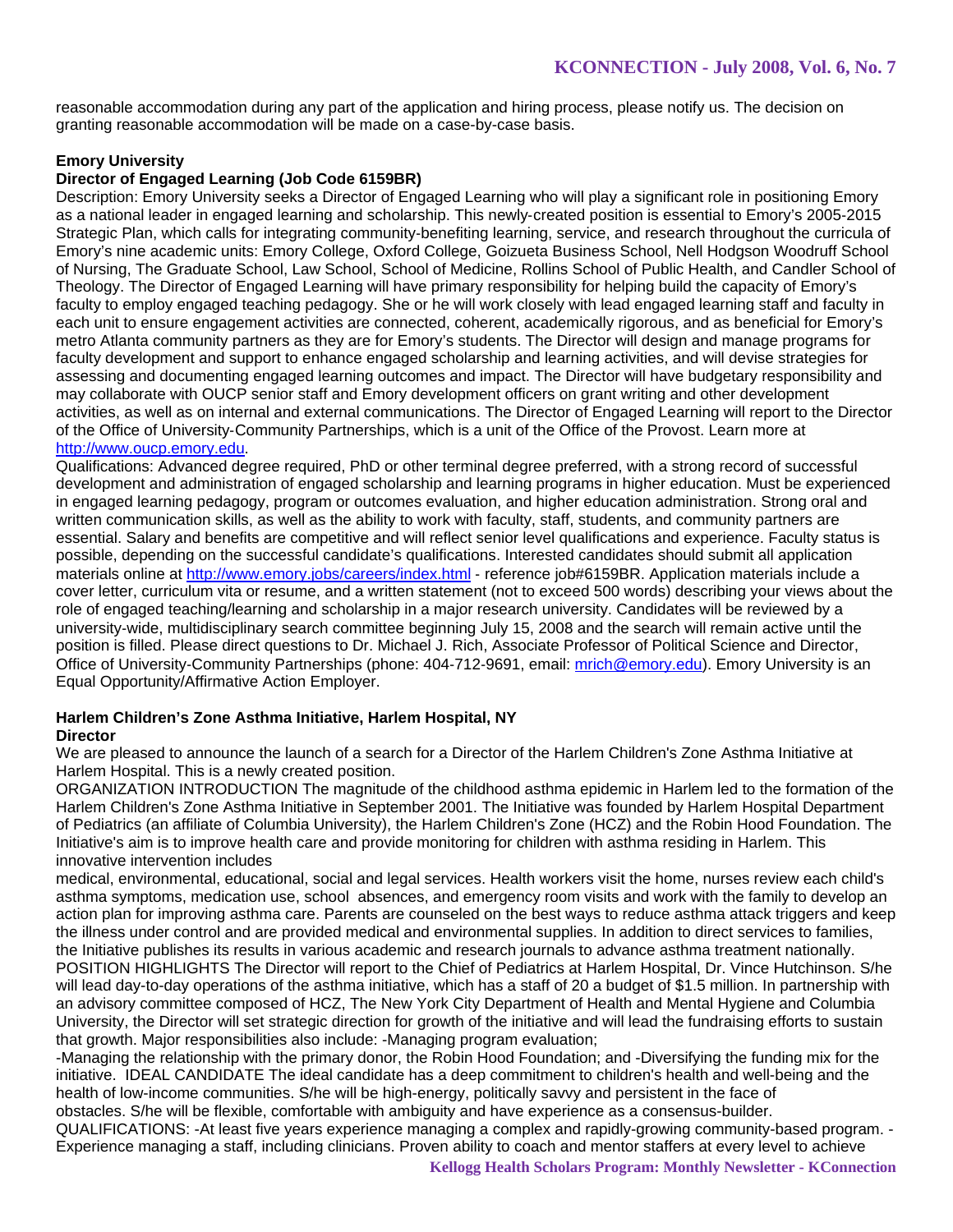their best. -Experience managing program evaluation and outcome measurements. -Proven success managing complex relationships with funders and board

members. -Proven ability to build and manage relationships with diverse stakeholders including families, staffers, partner CBO's and donors. -Extremely organized and detail-oriented with a proven track record of bringing increased structure to a growing program or organization. -Excellent writing skills and superb interpersonal skills.

-Advanced degree. Please apply via the Columbia University website by copy and pasting the following URL into your browser: https://jobs.columbia.edu/applicants/jsp/shared/frameset/Frameset.jsp?time=1213716003554.

### **Montana State University and Crow Nation CBPR post-doc**

Applications are invited for a postdoctoral fellowship working with a well-established community-based participatory research project, Messengers for Health on the Apsáalooke Reservation. Members of the Apsáalooke (Crow) Nation and faculty and students at Montana State University (MSU) have been working together since 1996. This fellowship provides an opportunity to spend up to two years engaged in action-based research including a policy-level intervention with the Indian Health Service Crow Service Unit and a community-level intervention in women's cancer prevention. This position is based at MSU, which is a land grant university with a total enrollment of 13,500 students, including about 1,500 graduate students. Research funding is approximately \$100 million per year and is growing rapidly. Bozeman and its surrounding community of 70,000 people are situated in a mountain valley 90 miles north of Yellowstone National Park. Residents enjoy a high quality of life, excellent public schools, and outstanding recreational and cultural opportunities including the Bozeman Symphony; Montana Ballet Company; Museum of the Rockies; blue ribbon trout streams; and Bridger Bowl, Moonlight Basin, and Big Sky ski areas. Information on Montana State University can be found at www.montana.edu. The fellow will be afforded opportunities to gain experience in all aspects of this CBPR research including: - intervention development, implementation, and evaluation, - grant writing, - writing for peer-reviewed publication, - mentoring undergraduate Native American students, and - writing for dissemination to the Apsáalooke Nation. Fellows may be able to teach courses in the Department of Health and Human Development and will be encouraged to take graduate-level courses from MSU's Department of Native American Studies. Fellows will be encouraged to participate in CBPR-based seminars and activities with MSU's Center for Native Health Partnerships, an NIH/National Center for Minority Health and Health Disparities P20 Exploratory Center of Excellence. The Messengers for Health Project is featured in the chapter "Using a community-based participatory research approach to develop an interviewer training manual with members of the Apsáalooke Nation". In B.A. Israel, E. Eng, A.J. Schulz, & E.A. Parker (Eds.), *Methods for conducting community-based participatory research for health* (pp. 128-145)*.* San Francisco, CA: Jossey-Bass. Project partners have an article coming out in the August issue of the American Journal of Public Health titled "Building and Maintaining Trust in a Community-Based Participatory Research Partnership." Access to the article is at: http://www.ajph.org/first\_look.shtml. To read a story on Messengers titled "Cure the women and you cure the tribe: An MSU partnership with the Crow community" please go to:

http://www.montana.edu/mountainsandminds/fall2007/messengers/index.html. For a list of peer-reviewed articles from the project, please see Suzanne Christopher's CV at: http://www.montana.edu/ehhd/hhd/facultyandstaff/schristopher.htm. The fellowship can begin at any time after July 1, 2008. The annual stipend is \$40,000 plus full benefits. To apply, please submit a CV, names and contact information for four references, and a letter detailing your experience and interest in community-based participatory research and research with tribal nations. Applications will be reviewed upon submission. They should be sent electronically to: Suzanne Christopher suzanne@montana.edu. For more information on Messengers for Health or this opportunity contact:

- Alma Knows His Gun McCormick 406-638-2960
- Suzanne Christopher 406-994-6321
- Deb LaVeaux 406-994-4690
- Bethany Letiecq 406-570-9172

# **Morgan State University, Baltimore, MD**

# **Chairperson – Department of Behavioral Health Sciences**

Position: Applications are sought for the position of Chairperson, Department of Behavioral Health Sciences in the School of Community Health and Policy at Morgan State University. The position is a tenure track position at the Associate or Full Professor level. Qualifications: Potential candidates must possess a doctoral degree in public health or a related field with at least ten years of experience in behavioral health scholarship, experience in academic administration, and documented success in developing and receiving grant funding. Candidates must have an established record of peerreviewed publication in behavioral health focusing on underserved and urban populations preferably addressing elimination of ethnic disparities. She/he should have documented success in working in a complex academic organization during a period of significant change. Responsibilities: The chairperson for the Department of Behavioral Health Sciences is responsible for: - Direction of the administrative functions of the Department. - Developing a strategic plan for the department which is consistent with the plan for the school. - Meeting school's benchmarks for service, teaching and

**Kellogg Health Scholars Program: Monthly Newsletter - KConnection**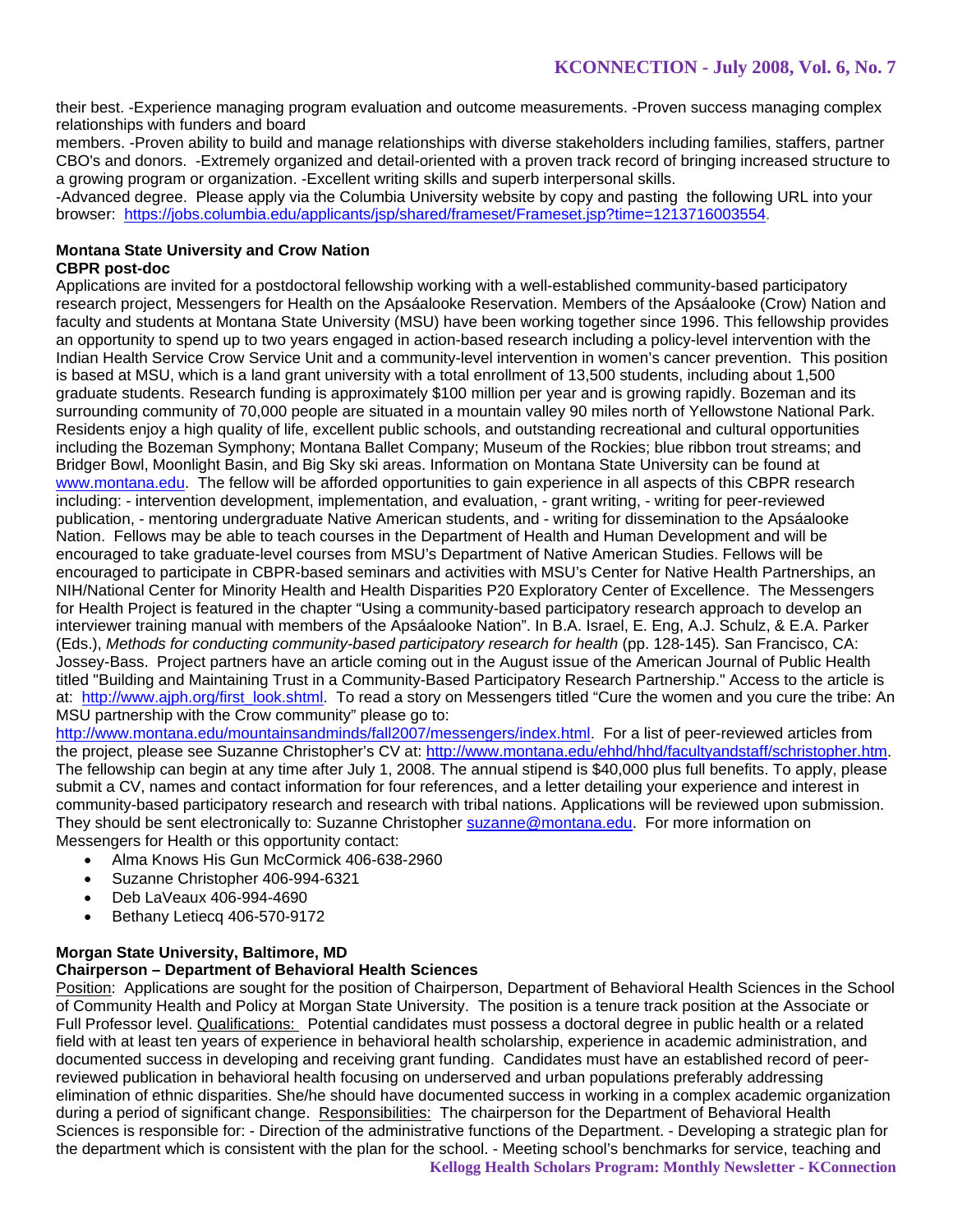research. - Development and maintenance of appropriate curricula in behavioral health with a focus on prevention and ethnic and cultural differences. - Development and implementation of research programs in behavioral health with a focus on urban populations and people of color in consultation with the Assistant Dean for Research. - Development of collaborative program relationships with external organizations such as local, state, and federal health agencies, community organizations, schools, and faith based organizations. - Providing leadership and guidance in the production of academic publications and dissertations within the department. - Promoting the academic development of junior faculty. - Recruiting and supporting doctoral students working consistently with departmental priorities. - Recruiting new faculty. School of Community Health and Policy: The Morgan State University Public Health Program was launched in 1999 to produce a new generation of public health professionals. In 2004, the Program received the maximum five-year (5) accreditation from the Council on Education for Public Health (CEPH). In 2007, the School changed its name to School of Community Health and Policy, as part of a strategic plan towards CEPH accreditation as a School in the near future. As the first doctorate-granting, urban practice-based public health program at a Historically Black College or University (HBCU), we provide students with the opportunity to learn community-based participatory research methods and critical analytic skills, applied to practice in urban and underserved settings. We focus on teaching students to address racial and ethnic health disparities at the local, regional and global level. The Department of Behavioral Health is one of three departments within the School of Community Health and Policy. Within this Department, students may obtain Master's and Doctoral degrees in public health with a concentration in behavioral health. To Apply: Please submit a letter of interest, curriculum vitae, teaching philosophy, copies of official transcripts and names of three potential issuers of letters of recommendation to: Dr. Allan Noonan, Dean, School of Community Health and Policy, Morgan State University, 1700 East Cold Spring Lane, Portage Avenue Campus, Baltimore, Maryland 21251. Applications will be accepted until position is filled. Salary: The salary is competitive depending on training and experience.

# **National Council of La Raza, Washington, DC**

# **Vice President, Institute for Hispanic Health Organization**

The National Council of La Raza (NCLR) – the largest national Hispanic civil rights and advocacy organization in the United States – works to improve opportunities for Hispanic Americans. Through its network of nearly 300 affiliated community-based organizations (CBOs), NCLR reaches millions of Hispanics each year in 41 states, Puerto Rico, and the District of Columbia. To achieve its mission, NCLR conducts applied research, policy analysis, and advocacy, providing a Latino perspective in five key areas – assets/investments, civil rights/immigration, education, employment and economic status, and health. In addition, it provides capacity-building assistance to its Affiliates who work at the state and local level to advance opportunities for individuals and families. Founded in 1968, NCLR is a private, nonprofit, nonpartisan, taxexempt organization headquartered in Washington, DC. NCLR serves all Hispanic subgroups in all regions of the country and has operations in Atlanta, Chicago, Los Angeles, New York, Phoenix, Sacramento, San Antonio, and San Juan, Puerto Rico. NCLR's governing Board of Directors represents the constituency it serves and includes 26 elected members. Bylaws require that the Board include representatives of various geographic regions and nationality groups, that half the Board represent Affiliates or have identifiable constituencies, and that the Board include equal representation of men and women. For more information, please visit www.nclr.org. POSITION: The National Council of La Raza's Institute for Hispanic Health (IHH) is dedicated to reducing the incidence, burden, and impact of health problems on Hispanic Americans. IHH works in close partnership with NCLR Affiliates, government partners, private funders, and other Hispanic-serving organizations to deliver quality health interventions. These interventions focus on the improvement of access to and utilization of health promotion and disease prevention programs. IHH is committed to providing technical assistance and science-based approaches that are culturally competent and linguistically appropriate. IHH will continue to focus on the following health themes: Increased Access to and Quality of Care; Improved Disease Prevention and Health Education; Improved Health Workforce Development and Retention; and Improved Public and Private Health Infrastructure. The Vice President, Institute for Hispanic Health (IHH) will have overall strategic and operational responsibility for the IHH program areas (which include Diabetes, Cardiovascular Diseases, Cancer, HIV/AIDS/STDs, Medicare, Alzheimer's, Genetics, Reproductive Health, and Nutrition and Exercise). In addition, the Vice President, IHH codirects the NCLR-CSULB (California State University, Long Beach) Center for Latino Health Evaluation and Leadership Training (NCLR-CSULB Center), a joint initiative between NCLR and CSULB. NCLR-CSULB has been designed to develop and implement cutting-edge health programs, conduct rigorous evaluation of NCLR-operated heath programs, other community-based health interventions and related activities. As an officer of NCLR, the Vice National Council of La Raza Vice President, IHH President, IHH will be a part of the senior management team that drives the overall strategy for the organization and represents NCLR on a local, regional and national basis. With a program budget of \$2.5M and a staff of seven, the Vice President, IHH will initially develop deep knowledge of each IHH project, program operations, business plans and will focus on the following three areas: program leadership and management, external relationships, and knowledge management. KEY RELATIONSHIPS: Reports to: NCLR President and CEO; Other Key Relationships: Vice President and Health Policy Analyst, Office of Research, Advocacy and Legislation; Director, NCLR-CSULB Center for Latino Health, Evaluation, and Leadership Training (NCLR-CSULB Center); AMS Team; Direct Reports: Director, Institute for Hispanic Health; Assistant Director, NCLRCSULB Center. RESPONSIBILITIES: With the support of his/her team the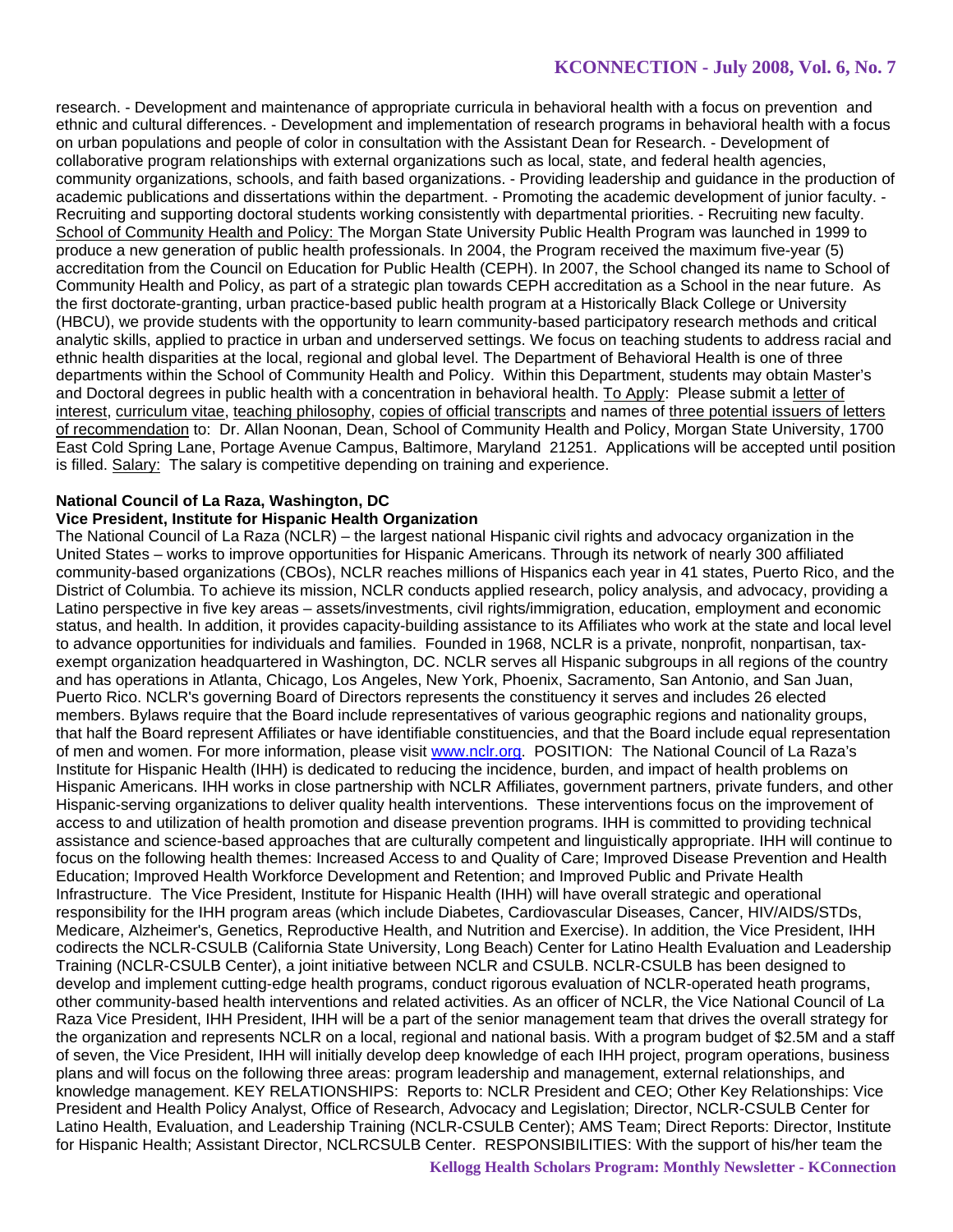VP, IHH will be responsible for: Program Leadership & Management: · Enhance, flesh out, and implement organizational vision as established in NCLR Strategic Plan (completed) and Health Business Plan (largely complete but still in-process). · Ensure ongoing programmatic excellence. · Demonstrate consistent quality of finance and administration, fundraising, communications and systems; recommend timelines and resources needed to achieve the program goals. · Attract, develop, coach and retain high-performance team members, empowering them to elevate their level of responsibility, span of control and performance. · Work with staff to develop systems to ensure consistent, high-quality project management. · Provide leadership in development of inter-team communication and cohesiveness, sustaining culture and supporting staff during organizational growth. External Relationships: · Expand revenue generating and fundraising activities to support existing programs and the growth of IHH; cultivate existing relationships and develop new funder relationships. · Represent NCLR as an officer of the organization and be an external national presence in the field of Hispanic health that publishes and communicates results of program impact in professional publications and other forums/arenas. · Manage relationships with partner organizations. Knowledge Management: · Design and implement programs that advance state of the art community-based, Latino-focused, health promotions and interventions. · Develop the necessary systems, processes, and tools to better support the facilitation, collection, and sharing of knowledge that is generated by the IHH programs. · Develop dissemination system to share organizational learning with a broad range of communities**.** · Work closely with NCLR's Office of Research, Advocacy and Legislation (ORAL) to ensure that key project outcomes and/or policy, advocacy and legislation that are developed by ORAL are evaluated and leveraged for maximum community and organizational impact. · Work closely with AMS Team to manage relationships with Affiliate program partners and ensure compliance with data collection and other program partner requirements. · Work collaboratively with the senior management team to integrate cross program activities and functions. QUALIFICATIONS: The Vice President, IHH will be thoroughly committed to NCLR's community-based affiliate strategy. Qualified candidates will have backgrounds that include: running health programs; study of epidemiology; running a health research and/or evaluation program; practitioners who have run health clinics or individuals who have been executive directors or senior managers of community-based health organizations. All candidates should have demonstrated leadership, coaching and relationship management experience and strong demonstrated success managing funder relationships and a passion for public health programs. Other qualifications include: · Advanced degree (MPH, PhD or MD), with at least 10 years of management experience in the public health sector. · Unwavering commitment to quality programs and excellence in organizational and project management with the ability to achieve strategic objectives, and manage a budget. · Strong demonstrated fundraising experience with the ability to engage a wide range of stakeholders including advisory groups, coalitions, forums, trade associations, foundations, corporate sponsors and practitioner groups. · Ability to work effectively in collaboration with diverse groups of people. · Integrity, positive attitude, mission-driven and self-directed with demonstrated passion for NCLR's mission and community-based affiliate strategy, beyond health; demonstrated commitment to working collaboratively with a management team of senior professionals. · Fluency in Spanish is strongly preferred. CRITICAL COMPETENCIES FOR SUCCESS -- **Program Leadership and Management**: This individual will have taken a hands-on approach in leading a variety of public health initiatives in the Latino community. The ideal candidate will have a track record of effectively leading a performance-based and outcome-based program and staff. S/he will have developed and operationalized strategies that have taken a health program or organization to the next stage of growth. **Team Building and Development**: The successful candidate will have recruited, managed and developed a strong team of staff, program/project managers, and development professionals. In addition to the day-to-day responsibilities of IHH, this team will provide administrative and organizational support to the NCLR-CSULB, NCLR's Affiliate Member Services initiative (AMS) and an expansion of the NCLR's funding sources. This individual will serve as a "player/coach" to motivate and mentor his/her team. **Exceptional Communication and Influencing Skills**: As a voice/advocate for national Hispanic health issues, the Vice President, IHH will have strong written and verbal communication skills. S/he will be a persuasive, credible and polished communicator with excellent interpersonal and multidisciplinary project skills. This individual must work collaboratively with internal as well as external partners and other organizations, providing exposure for program impact in a variety of professional journals and other media outlets. Ideally, this person will have served as an effective spokesperson at the national level. **Other Personal Characteristics:** · Solid judgment and apparent leadership skills. · Able to form a strong connection with NCLR's public service and advocacy mission. · A team player, who can interrelate and operate effectively with peers and other associates within a collegial, yet demanding, work environment. · An individual who is able to handle a variety of constituencies, manage multiple tasks simultaneously and thrive in a complex environment with multiple priorities. Impeccable integrity. · Strong analytical skills; basic business intuition, and common sense. · Strong work ethic. . Please register (free of charge) at www.bridgestar.org and apply online through this listing on the Bridgestar job board.

**PAHO, Washington, DC Specialist, Tobacco Control Deadline: July 25, 2008** POST OF LIMITED DURATION – ONE YEAR VACANCY NOTICE: PAHO/08/FT577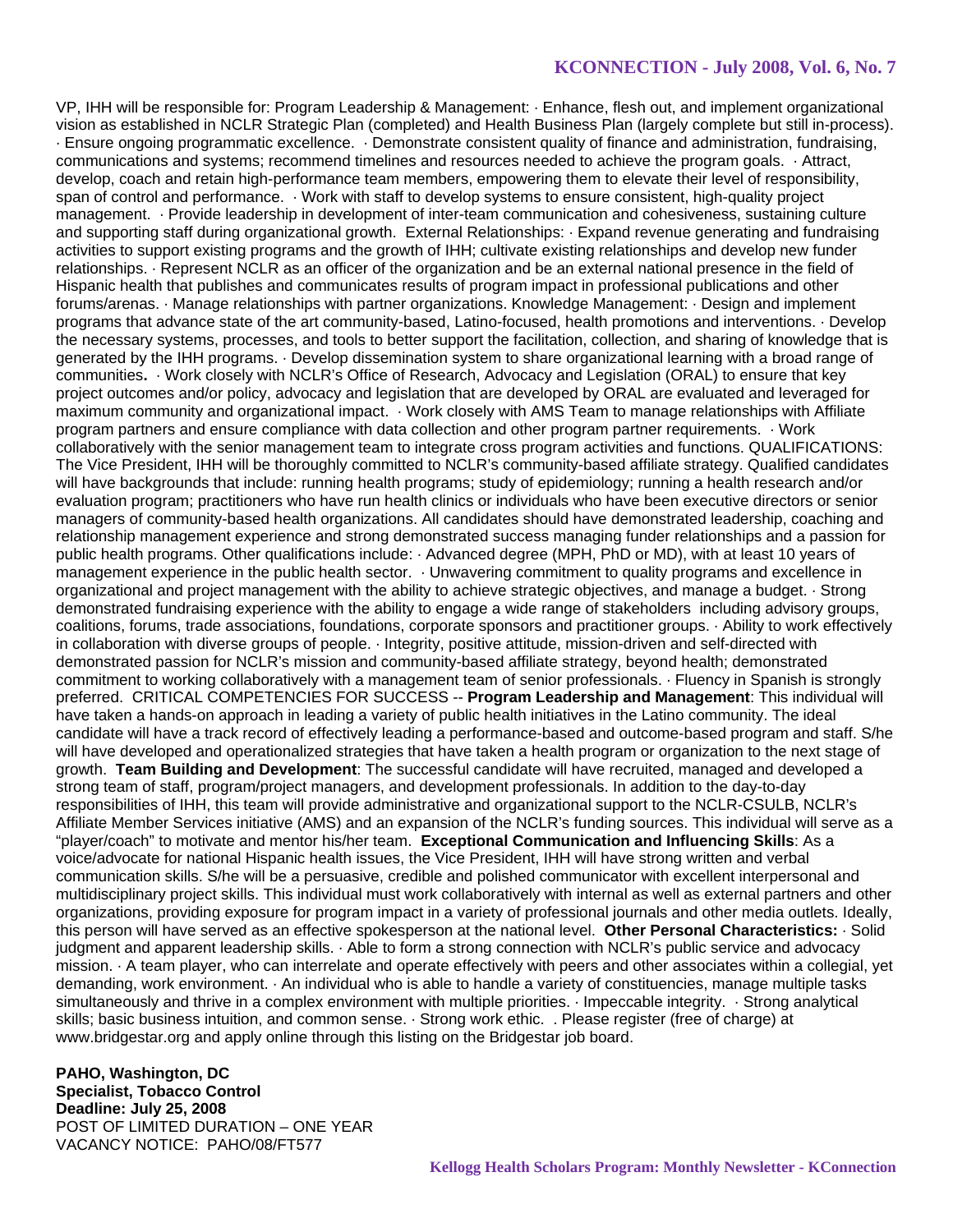TITLE: Specialist, Tobacco Control POST NUMBER: 4.6355 GRADE: P.3

OFFICIAL STATION: Washington, DC

ORGANIZATIONAL LOCATION/UNIT: SDE

For a copy of the vacancy notice: https://erecruit.who.int/public/hrd-cl-vac-

view.asp?o\_c=1000&jobinfo\_uid\_c=19844&vaclng=en

This vacancy notice has been posted on the WHO Internet website at www.who.int, under the Employment section (bottom of the page). For easy access, a list of PAHO's vacancies is also posted in our website at www.paho.org. **All applicants are required to apply on line following these steps**:

1) Access the Internet www.who.int

2) Click on **Employment** (bottom of page)

3) Click on **Vacancies**

4) Locate and select the vacancy # that you are interested in and click on **More information** to view the vacancy notice 5) At the bottom of the vacancy description, you will find three options:

 New Applicants Returning Applicants WHO Staff

6) Click on the option that applies to you

7) If you are a New Applicant, the first step is to create your own personal account (see instructions below).

8) After getting the login and password, complete the personal history form on-line

9) Once you have completed the personal history form, you need to click on "Apply to current vacancies" & select the corresponding vacancy.

10) Please do not wait until the last day to apply for a vacancy.

New Applicant Instructions: When requesting your personal profile, please complete and submit the required information. Please note that if a field does not pertain to you, it should remain BLANK; however, if a *field is marked with an asterisk(\*) it must be completed.* 

1. Be sure to include a valid e-mail address and password.

2. A confirmation of your registration will be sent to the e-mail that you provide as your username.

3. You will need to wait and check your email to copy the FULL link in the message into a new browser window in order to return to our site and complete your Personal History Form.

4. You may then access your personal profile, complete your Personal History Form online and apply to WHO and PAHO vacancies.

5. You may continue with the application process or return at a later time to complete the required information for application.

6. Please do not wait until the last day to apply for a particular vacancy.

Returning Applicants: If you have already created a profile in the e-Recruitment system, you do NOT need to register again. You will then select Returning Applicants and if you have already completed your personal history form, there is no need for you to do it again. If you wish to apply to a new vacancy, you will just click on Returning Applicants, enter your username and password, which will take you to your personalized page with all your information. At this page, you will then select Apply to current vacancies and follow the instructions provided by the system.

# **Public Health – Seattle & King County**

# **Chief, Assessment, Policy Development & Evaluation**

This position will serve as the Chief of the Assessment, Policy Development and Evaluation Unit (APDE) in the Office of Director and will provide leadership, vision, and direction for the Unit. The Chief must be an innovative and outstanding leader with strong management, strategic planning, medical and public health expertise, and research skills. The incumbent will possess an MD and will be responsible for overseeing epidemiology, assessment, policy development, program planning, research and evaluation activities within the APDE unit, and coordinating and providing

technical assistance with these activities throughout the department. The Chief will keep abreast of current technical developments in epidemiology, community health assessment, planning methods, and public health policy, keeping the department and its staff at the forefront of

these activities. The Chief will further the department's implementation of its Operational Master Plan (OMP) by developing, strengthening, and coordinating a strategic approach to policy development across the department; introducing economic analysis as a routine component of assessment, evaluation, and policy development activities; strengthening data collection and analysis; building capacity for program evaluation across the department; and improving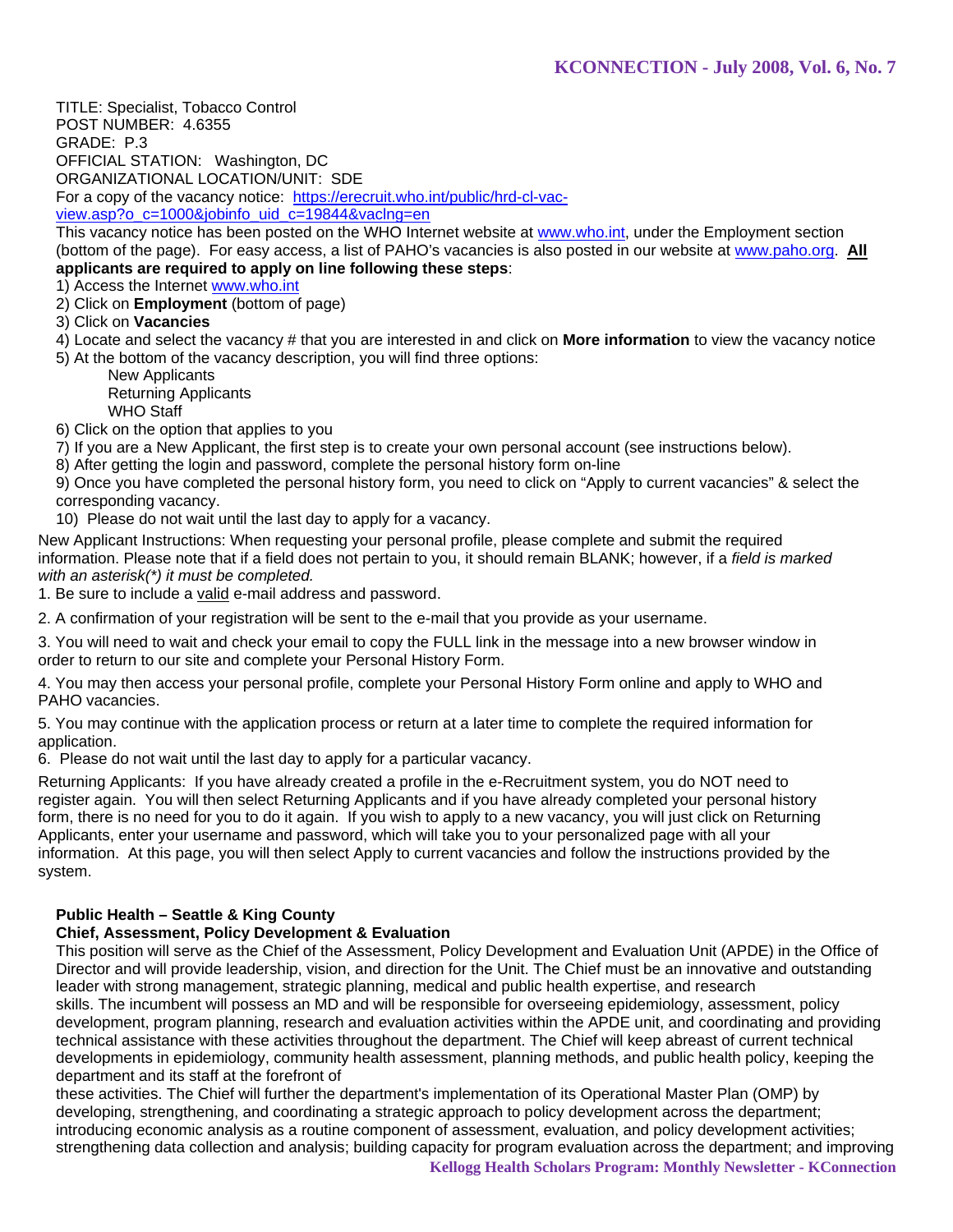strategic planning. The APDE unit's purpose is to develop, maintain, and initiate innovative community health assessment activities including: \* Primary quantitative and qualitative data collection; \* Analysis of secondary quantitative data; \* Development of tools for data analysis; \* Sharing best practices through technical assistance; \* Monitoring and reporting on health indicators

\* Developing evidence-based health policy; \* Evaluating internal program and health delivery systems; \* Incubating pilot programs; \* Promoting outcome, policy and economic analysis of community-based interventions. The job application can be found in the Public Health category at: http://agency.governmentjobs.com/kinghealth/default.cfm. Samples of APDE reports can be found at: http://www.metrokc.gov/health/reports.

#### **Women's Voices for the Earth, Missoula, Montana Executive Director**

Women's Voices for the Earth (WVE) is a growing, progressive national organization that engages women to advocate for the right to live in a healthy environment. WVE seeks a dynamic leader to work with our high-energy, committed staff and board, as Executive Director to continue our progress in expanding WVE's capabilities and building our national influence at the nexus of the environmental health, women's movement, and reproductive justice fields. The Executive Director is a full-time exempt position, currently based in Missoula, Montana, with oversight responsibility for the organization. The position reports directly to the President of the Board of Directors. Our

ideal candidate is a skilled, energetic visionary with significant fundraising, program, communications, and management experience who can take on the multiple tasks required to lead a small non-profit organization that is expanding its national impact. For a detailed job description and how to apply, please visit http://www.womenandenvironment.org/newsreports/ExecDir

**‹ back to top ›**

# **CONFERENCES AND EVENTS**

**The Northwest Health Foundation (NWHF) Policy Analysis & Advocacy Training for CBPR practitioners WORKSHOP IN PORTLAND July 10, 2008 11:00 am - 4:30 pm Kaiser Permanente's Town Hall 3704 N. Interstate Ave., Ballroom WORKSHOP IN EUGENE July 11, 2008 9:00 am - 1:30 pm Serbu Youth Campus, Carmichael Training Room 2727 Martin Luther King Jr. Blvd.** 

Public policies have an enormous impact on our personal health and well-being, and that of our communities. Communitybased research partnerships are uniquely qualified to devise and propose healthy public policies. In this half-day training, CBPR practitioners will learn how to design a policy change project from the ground up, as well as how to use completed research to impact policy. The 2008 CBPR request for proposals will also be reviewed at these events (and posted on the NWHF website in July). Learn more about NWHF's past CBPR funding at http://nwhf.org/apply/CBPR.php. There is no cost but space is limited. Registration is required. To learn more or register, visit:

http://nwhf.org/areas/cbpr\_landing.php. Download a copy of "Speaking Truth, Creating Power: A Guide to Policy Work for CBPR Practitioners" authored by CCPH Fellow Cassandra Ritas as http://depts.washington.edu/ccph/pdf\_files/ritas.pdf.

#### **Research Talk Inc. 6th Annual Qualitative Research Summer Intensive August 9 to 14, 2008**

### **Long Island, United States**

ResearchTalk's 2008 Qualitative Research Summer Intensive features 6 days of qualitative research professional development courses taught by leaders in the field and presents opportunities to network with other qualitative researchers. Instructors include: Elijah Anderson, Kathy Charmaz, John Creswell, Leslie Curry, Carolyn Ellis, Alison Hamilton, Valerie Janesick, Ray Maietta, Paul Mihas, Patricia Pugliani, Debra Skinner. Course topics include: Autoethnography, Coding, Ethnography, Grounded Theory, Large-Scale Qualitative Research, Longitudinal Qualitative Research, Mixed Methods, Narrative Analysis, Qualitative Data Collection, Qualitative Methods, Qualitative Software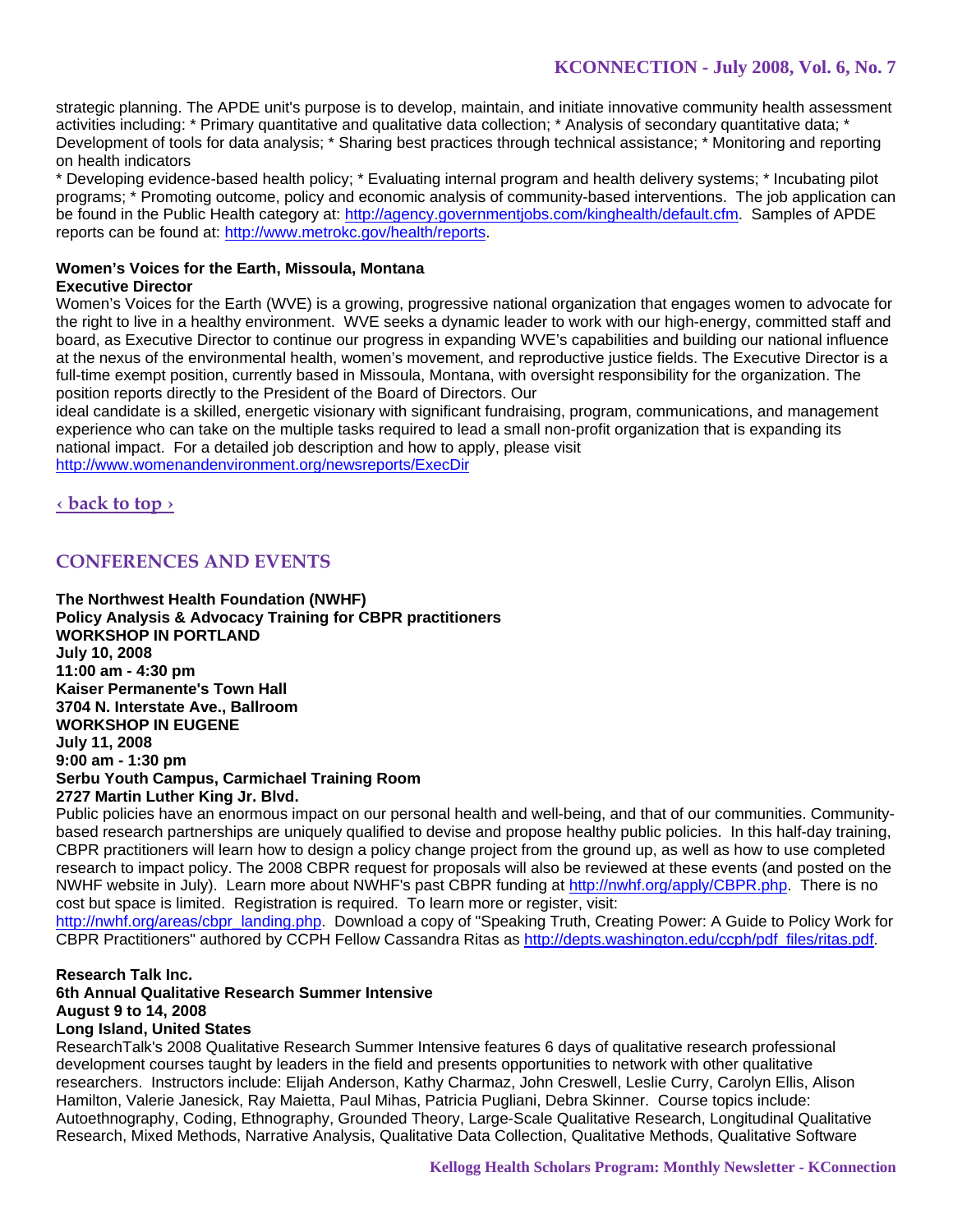(ATLAS.ti and MAXQDA), Qualitative Writing. Inquiries: info@researchtalk.com. Web address: http://www.researchtalk.com/summer\_08.html. Sponsored by: ResearchTalk Inc.

#### **The Oswaldo Cruz Foundation and the Latin American and Caribbean Center on Health Sciences Information 8th Regional Congress on Health Sciences Information (CRICS 8) Scientific Information and Knowledge for Innovation in Health September 16-19, 2008**

### **Rio de Janeiro, Brazil**

Website: http://www.crics8.org/php/index.php?lang=en

The Oswaldo Cruz Foundation (FIOCRUZ) and the Latin American and Caribbean Center on Health Sciences Information (BIREME/PAHO/WHO)

The main theme of the CRICS8 – *Scientific information and knowledge for innovation in health*, will approach the critical function the information and the scientific knowledge play in the processes of generation, adoption, and adaptation of innovations in the social and economic development, particularly in health systems and services.

The information and knowledge sources and flows that are produced and operated by means of products, services, and events of information and communication comprise the fabric that unites, sustains and systematically innovates the relationships, policies, programs and practices of the instances of promotion, research, technology, industry and the health systems and services in favor of the social inclusion and of the equity.

### **The thematic tracks of CRICS 8 are**:

- Policies and programs for information and scientific communication;
- Knowledge dissemination, social inclusion and democracy;
- Information, communication and scientific evidence for competence development;
- State-of-the-art of Scientific Communication;
- Information, knowledge and health institutions management;
- Information and Communication Technologies (ICTs) and convergences;
- Health scientific knowledge for social development.

CRICS reflects the advances and the challenges developing countries face on the operation of information products and services through cooperative networks that involve hundreds of institutions, including the Virtual Health Library (VHL), the Scientific Information Electronic Library Online (SciELO

), the International Network of Information and Knowledge Sources for Science, Technology and Innovation Management (ScienTI

), the Virtual Campus of Public Health (CVSP), the Global Health Library (GHL), TropIKA.net, EVIPNet, and the ePORTUGUESe networks.

# **US Office of Personnel Management**

### **First Annual Hispanic Federal Career Advancement Summit**

### **October 1, 2008**

### **Crystal Gateway Marriott**

### **Arlington, VA**

On OCTOBER 1, 2008, Federal Government agencies, in partnership with the U.S. Office of Personnel Management, will host the First Annual Hispanic Federal Career Advancement Summit in the Washington, DC area. The Summit is the first of its kind to address the shortage of Hispanics in senior executive and management positions in the Federal Government. The Summit focuses on providing management insights, skills training and other career opportunities to help Hispanic government employees maximize their potential. Federal agencies are partnering to offer training workshops to reach a broad audience of federal employees. The Summit reflects the Federal Government's commitment to enhancing its career development initiatives. The Summit will take place at the Crystal Gateway Marriott, 1700 Jefferson Davis Highway, Arlington, Virginia, with easy access from the Crystal City Metro Station, Blue and Yellow Lines. Online Registration to attend the Summit will open AUGUST 1, 2008.

Executive Coaching Registration will open SEPTEMBER 2, 2008. Thank you for your interest in the Summit, and we look forward to seeing you on OCTOBER 1st. The U.S. Office of Personnel Management has certified that the 2008 Hispanic Summit qualifies as training in compliance with the Government Employee Training Act (5 USC Chapter 41). Your supervisor may require OPM memo in order for your attendance at the Hispanic Summit to be credited as training. Home, Summit Agenda http://www.federalhispanicsummit.org/summitagenda; Workshops

http://www.federalhispanicsummit.org/workshops; Registration Form, Hispanic Federal Career Guide, Hotel &Travel Info http://www.marriott.com/hotels/travel/wasgw-crystal-gateway-marriott/.

**American Public Health Association Two learning institutes on CBPR**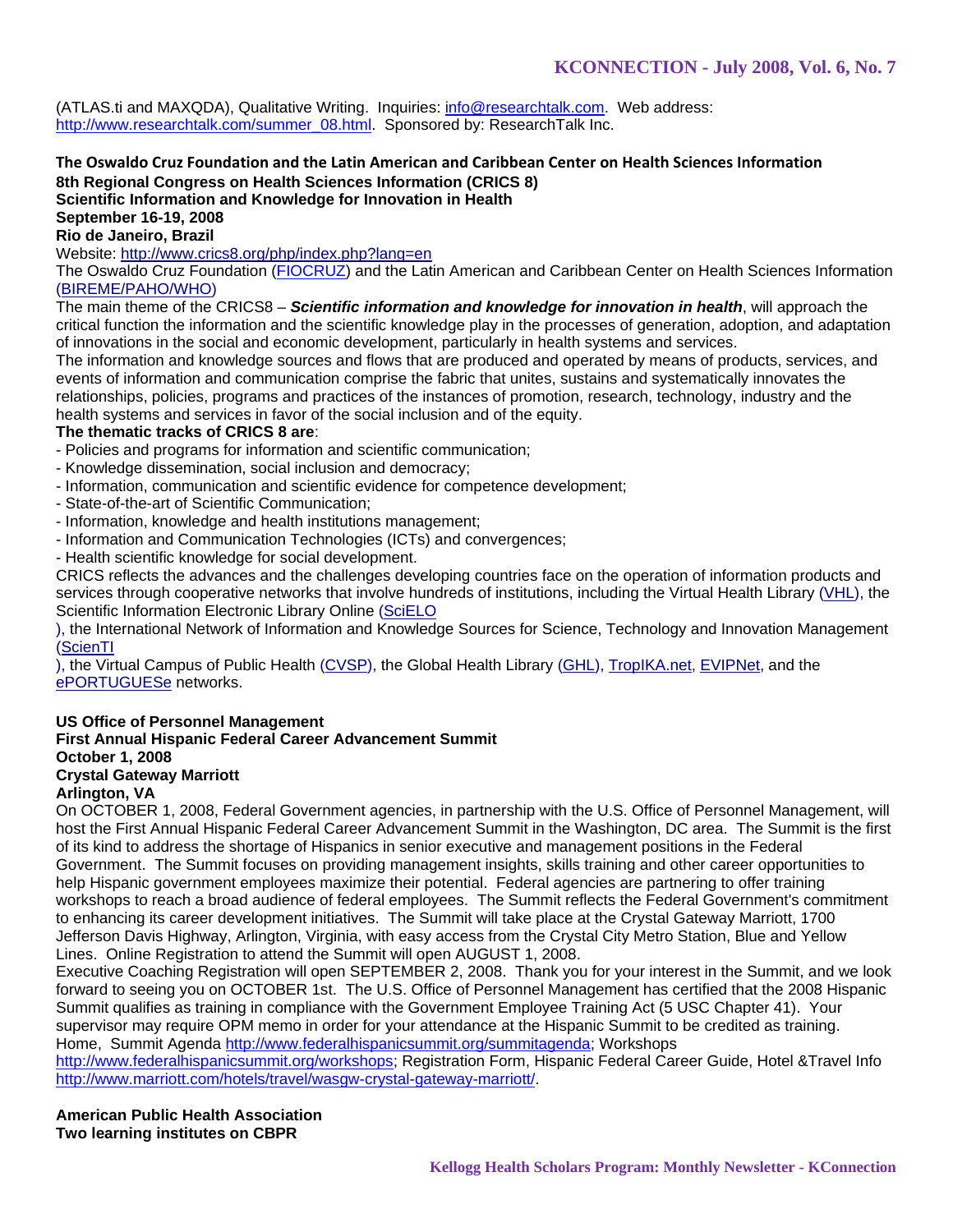#### **October 25 and 26, 2008 San Diego, CA**

Two learning institutes at this year's American Public Health Association conference are focused on CBPR. See below for details. The conference takes place October 25-29 in San Diego. There are also a wealth of CBPR learning and networking opportunities at APHA, many sponsored by the Community-Based Public Health Caucus (see below for a list of Caucus-sponsored session titles, and this website for details:

http://apha.confex.com/apha/136am/webprogram/CBPH.html).

(1) 1009.0 Beyond Borders: Establishing Community Partnerships for Reducing Cancer Disparities Saturday, October 25, 2008: 1:30 PM - 6 PM

Partnership: National Cancer Institute-Center to Reduce Cancer Health Disparities

http://apha.confex.com/apha/136am/webprogram/Session24048.html

Statement of Purpose and Institute Overview: The purpose of this course is to help participants in developing or sharpening skills needed for establishing community collaborations for conducting community-driven research. Without an understanding of the collaborative process, researchers employing this method will have limited success, fragmented outcomes and unsuccessful community engagement. On the other hand, through successful engagement, a comprehensive response determining health priorities and implementation of appropriate outreach programs can be developed, implemented and evaluated. The community-based participatory research approach or CBPR, with principles of sharing resources, credit and responsibility, is a culturally-specific method for enhancing the community's involvement in impacting health outcomes, more specifically, cancer disparities. Cancer disparities are defined as differences in the incidence, prevalence, mortality, and burden of cancer and related adverse health conditions that exist among specific population groups in the United States. The Community Networks Program (CNP), instituted by the National Cancer Institute in 2005, established partnerships among racial/ethnic minorities and underserved populations to conduct CBPR. The overall goal of the program is to significantly improve access to - and utilization of - beneficial cancer interventions and treatments in communities experiencing cancer disparities in order to reduce these disparities. Based on fundamental characteristics identified by Lewin, Freire and Israel, our utilization of CBPR begins with and is centered on the collaborative process and action for social change to improve community education, screening and treatment for cancer. To this end, each of the CNP investigators, including those working with immigrant communities (African American, Asian, Hispanic/Latinos and Pacific Islanders), experts in the CBPR process, are currently conducting cutting edge research and developing exceptional public health practices in partnership with communities experiencing cancer disparities. However, in spite of growing interest in CBPR, cancer disparities and collaborative research, there are few opportunities for training in this area. This Institute provides a unique opportunity for cancer researchers, the public health workforce and APHA registrants to gain or enhance skills in cancer disparities, CBPR, community partnerships and action research through lectures, small group discussions, and panel presentations. Upon completion of this course, participants will be able to: 1) identify population-specific cancer disparities 2) define the basic principles of CBPR 3) discuss the essential elements of community partnerships and 4) recognize essential elements of community-based action research. Researchers interested in Clinical Translational Science Awards may benefit from the approaches to community engagement the panelists in this course offer. Session Objectives: Upon completion of this course, participants will be able to: 1. Apply CBPR principles to conducting research with specific ethnic minority populations. 2. Identify population-specific cancer disparities. 3. Define the basic principles of CBPR. 4. Discuss the essential elements of community partnerships. 5. Recognize essential elements of community-based action research.

(2) 2012.0 Community-based Participatory Research: Working with Communities to Analyze and Interpret Data and Get to Outcomes Sunday, October 26, 2008: 8:00 AM - 11:30 AM; Partnership: Community-based Public Health Caucus http://apha.confex.com/apha/136am/webprogram/Session23777.html [see related article in the American Journal of Public Health: Suzanne B. Cashman, Sarah Adeky, Alex J. Allen, Jason Corburn, Barbara A. Israel, Jaime Monao, Alvin Rafelito, Scott D. Rhodes, Samara Swanston, Nina Wallerstein, and Eugenia Eng. The Power and the Promise: Working With Communities to Analyze Data, Interpret Findings, and Get to Outcomes http://www.ajph.org/first\_look.shtml]. Statement of Purpose and Institute Overview: This Institute's purpose is to help participants who are familiar with and possibly have some experience in CBPR sharpen their data collection and analysis skills. A systematic approach to inquiry which equitably involves community and other partners throughout the research process and views action as an integral part of the endeavor, CBPR was identified by the IOM as one of eight new areas in which all public health schools should be providing training. This reflects in part growing concern that traditional outside expert-driven approaches often have proven poorly suited to researching and developing interventions aimed at many of today's most intractable health and social issues, e.g., homelessness, teen pregnancy, violence, environmental pollution. In carrying out a CBPR approach to inquiry, steps related to data collection and analysis often provide the greatest challenges. At its core, CBPR aims to ensure that all aspects of an investigation are conducted in partnership with communities, are systematic, participatory, and oriented toward meaningful social and community change. In public health, CBPR focuses on social, structural and physical environmental inequities through active involvement of community members, organizational representatives, and researchers in all aspects of the research process. CBPR has proven a promising approach for addressing such problems. Following a very brief review of community-based participatory research, this institute will lead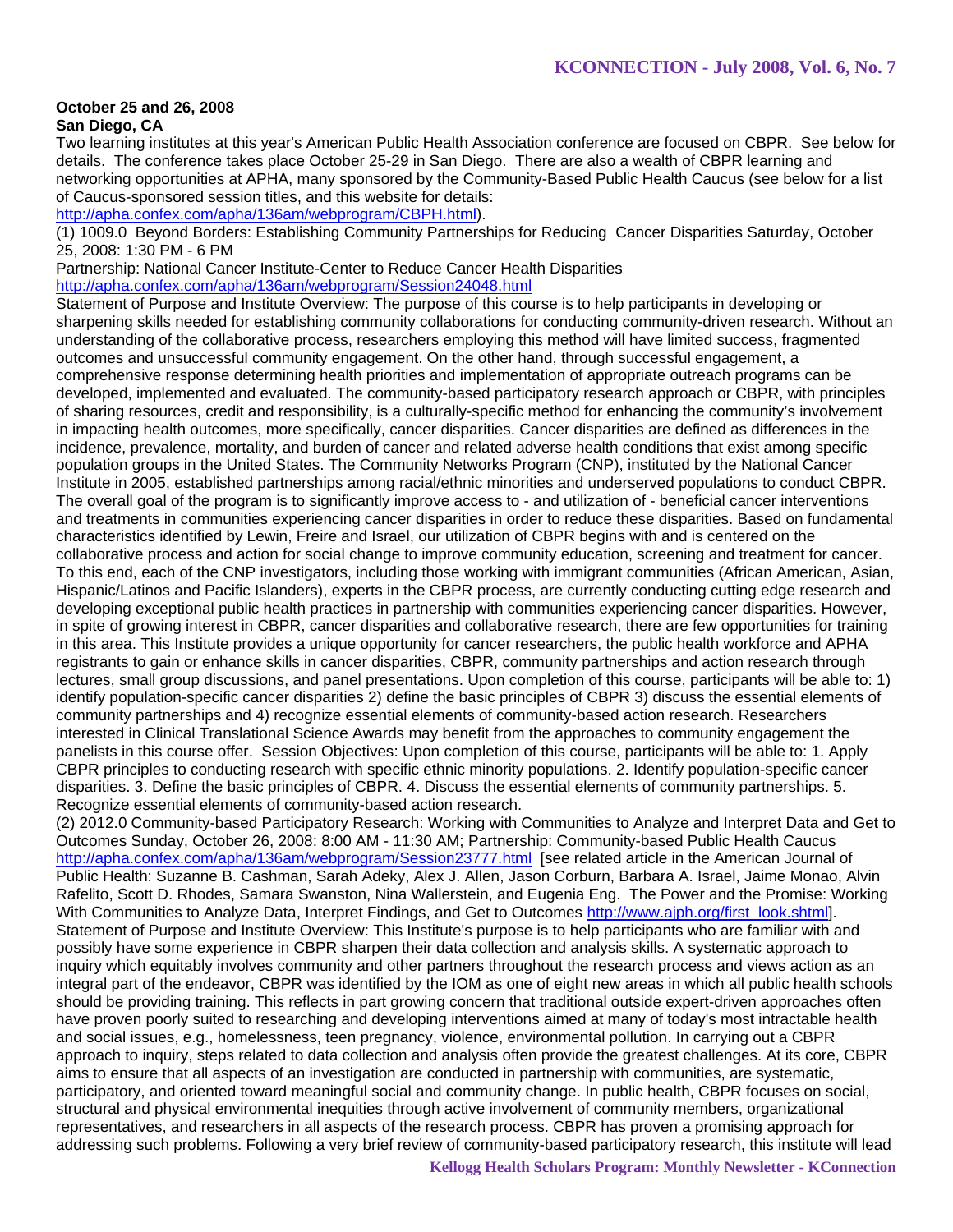participants through the steps of collecting and analyzing several types of data within the context of a partnership. Questions such as: How do we get from data to findings? How do we organize different types of data? How do we move from findings to policy? will be addressed. The Institute will use case studies, each of which employs one of three different data collection approaches, i.e., survey, mapping, and focus group, to teach skills related to data analysis and policy change implementation. The values and processes that permeate and define CBPR will be featured throughout. Participants will: a) review key principles of the participatory research approach, b) learn about issues involved in selecting a particular data collection method, c) understand how to move from data to findings, and d) become knowledgeable about how work within the partnership to share data and findings in a community setting. Finally, d) they will learn how to identify the policy implications of findings. As a way of deepening their understanding of the CBPR values and methodology, participants will have an opportunity to work with cases that reflect real world situations. Session Objectives: a. Define community-based participatory research and distinguish it from other forms of inquiry b. Identify three methods of data collection, i.e., focus group, mapping, and survey that can be used jointly by members of a partnership c. Identify at least three critical issues that arise when adopting and applying the principles of communitybased participatory research for data analysis and collection d. Articulate roles and approaches for scholars and community members in community-based participatory data analysis and collection.

# **‹ back to top ›**

# **RESOURCES**

### **Publications**

#### **Beyond Health Care — Socioeconomic Status and Health Lisa Berkman, Ph.D., and Arnold M. Epstein, M.D.**

### **The New England Journal of Medicine, Volume 358:2509-2510, June 5, 2008, Number 23**

The article by Mackenbach et al. in this issue of the Journal 1

(http://content.nejm.org/cgi/content/full/358/23/2509?query=TOC#R1) documents the extraordinary pervasiveness of socioeconomic inequalities in health as well as the varying magnitude of risks among countries. The compilation of data from western and eastern European countries on mortality, morbidity, smoking, and obesity in relation to socioeconomic status allows the authors to provide the broadest international portrait to date of the association between socioeconomic status and health. The link between socioeconomic disadvantage and poor health has been observed repeatedly, 2 (http://content.nejm.org/cgi/content/full/358/23/2509?query=TOC#R2) but until now we have lacked data that would permit us to make consistent comparisons of these linkages across many countries. Comparisons among countries invite us to examine the features that are shared from country to country that contribute to the overall patterns of disease, as well as to explore the unique features of a nation that contribute to variability in the magnitude of the risks across countries. Mackenbach et al.

provide us with a comparative inter-country study that harmonizes data and analytic approaches, allowing reasonable comparisons. The results are provocative for what they tell us, as well as for what they do not tell us. First, the results show that in all 16 countries with mortality data, socioeconomically disadvantaged men and women had higher overall mortality rates than did persons with a higher socioeconomic status. The universal link between social class and mortality seems remarkable, given the differing disease prevalence and risk factors in these countries. Moreover, relationships between class and mortality are consistent for almost every cause of death, with only a few

exceptions, notably certain cancers. Second, the study clearly shows that the magnitude of risks varies substantially across countries. The ratio in overall mortality rates between those at opposite ends of the socioeconomic spectrum ranged from just over 1.0 (women in Basque country) to nearly 5.0 (men in the Czech Republic). In many instances, the patterns of variation are not easy to explain. For example, the risk of death according to class in Nordic countries is greater than that in southern Europe, despite welfare policies in the north, particularly for the most disadvantaged persons, that are aimed at reducing socioeconomic differences. In the United States, socioeconomic conditions are usually most strongly related to the risk of cardiovascular disease, yet in countries such as France and Italy, socioeconomic conditions are more strongly related to the risk of cancer than to the risk of cardiovascular disease. Socioeconomic status as it relates to differences in rates of smoking also does not appear to explain differences in mortality from causes generally attributable to smoking (e.g., chronic obstructive pulmonary disease and various cancers). For example, in

Hungary, differences in rates of smoking according to socioeconomic status are very small, whereas differences in mortality according to socioeconomic status for conditions related to smoking are large. Finally, the study shows that among men and women in lower socioeconomic positions, the proportion of excess deaths related to diseases that are potentially amenable to medical intervention was strikingly low. This proportion was somewhat higher in eastern European

**Kellogg Health Scholars Program: Monthly Newsletter - KConnection**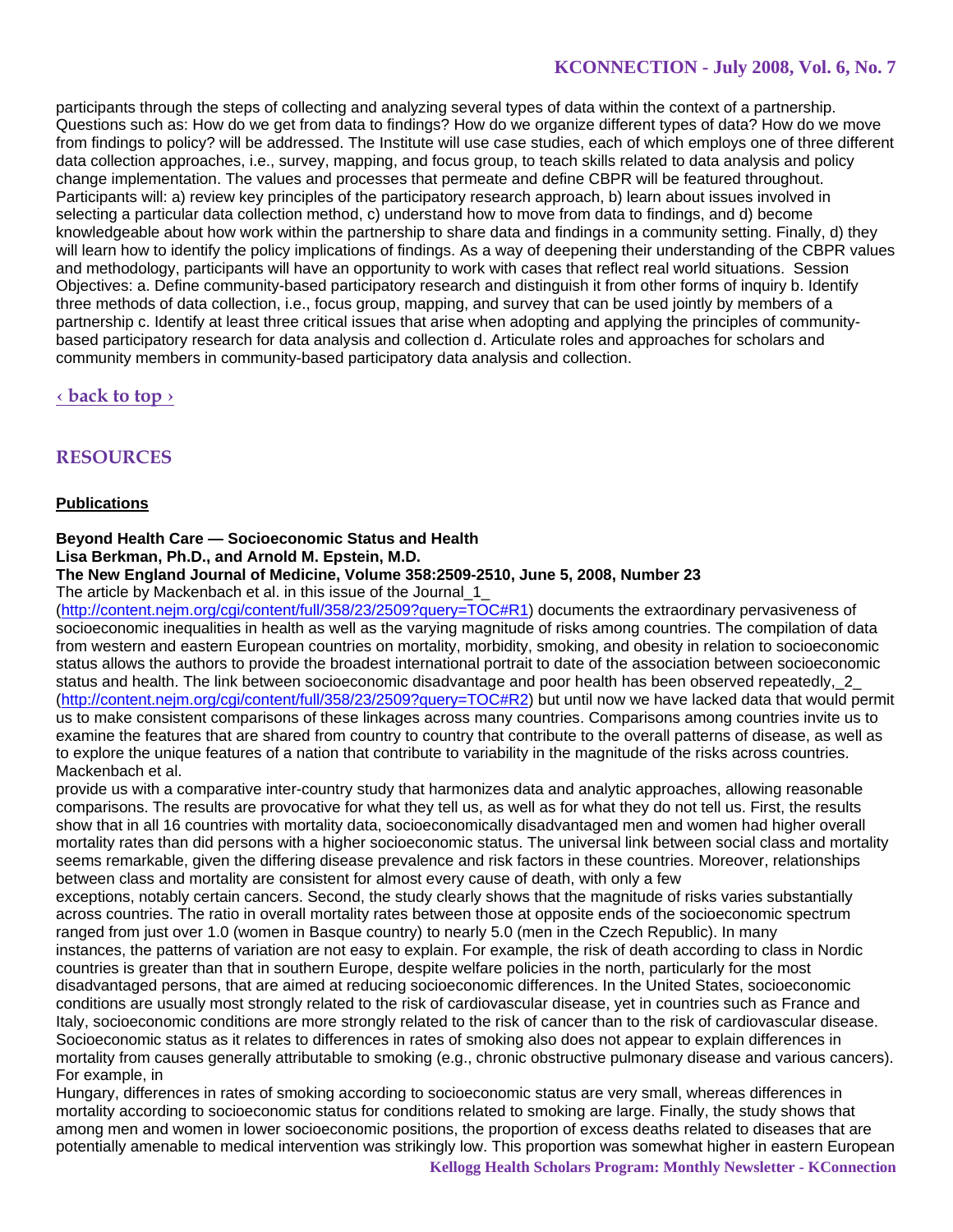countries, but no more than 10% in any country. Although one could argue that the list of medical conditions identified as potentially amenable to medical intervention was too restricted, the findings

are consistent with those of previous studies. 3 (http://content.nejm.org/cgi/content/full/358/23/2509?query=TOC#R3) In the United States we have very few

examples of health care interventions that have reduced disparities in health care, not to mention health. 4 (http://content.nejm.org/cgi/content/full/358/23/2509?query=TOC#R4). There are limits to the sort of broad epidemiologic investigation represented by Mackenbach et al. The data do not tell us much about what is causing

socioeconomic disparities in health or what we can do about them. The next phase of comparative work in this area must focus more systematically on characteristics at the country level, including social and economic policies as well as demographic, environmental, social, and cultural differences that could explain the patterning of health. Building on health outcomes from 22 countries, as opposed to 2 or 3, better enables us to examine specific country-level characteristics to understand what shapes the magnitude of health disparities across countries. Both absolute and relative risks are critical to consider, since some country-level strategies may focus on improving health for all citizens and other strategies may focus on reducing socioeconomic disparities in outcomes. Judging from the results of Mackenbach et al., policies related to

preventive social, economic, and behavioral interventions might well have a greater effect on reducing disparities than traditional medical interventions, even if as an unintended by-product. The need to focus on non–health care interventions is also in line with the 1998 Acheson report in Britain 5

(http://content.nejm.org/cgi/content/full/358/23/2509?query=TOC#R5) and the World Health Organization (WHO) Commission on Social Determinants of Health. The Acheson report proposed 39 different policy strategies aimed at improving health, especially the health of disadvantaged persons; only 3 of the 39 were based on traditional medical care. 6 (http://content.nejm.org/cgi/content/full/358/23/2509?query=TOC#R6) Others addressed policies in areas such as poverty and income, education, unemployment,

housing, transportation, the environment (including pollution), and nutrition. The WHO report is not yet complete but is likely to propose a complementary set of recommendations.\_7\_

(http://content.nejm.org/cgi/content/full/358/23/2509?query=TOC#R7) ,\_8\_

(http://content.nejm.org/cgi/content/full/358/23/2509?query=TOC#R8)

The article by Mackenbach et al. also helps frame the debate around health and health care in the upcoming presidential elections in the United States. Thus far, the presidential candidates have focused largely on health insurance and health care as the way to improve health, especially for the most disadvantaged citizens. Almost all the countries examined by Mackenbach et al. have some kind of national health insurance or health care policy, yet wide socioeconomic disparities in health persist in each of these countries. Although national health coverage is important for many reasons, we should not count on it to reduce more than a small part of the socioeconomic, racial, and ethnic disparities we see in the United States. We will need additional and broader policy changes to reduce disparities and improve the health of the population. As we continue to look for ways to reduce socioeconomic differences in health, we must face the reality that there will be no magic bullet. Disparities in socioeconomic status result from numerous risk factors and differential access to a broad range of resources. Socioeconomic inequalities in health are ubiquitous and yet highly variable. Our challenge now is to identify conditions at the country level that produce large risks and social policies that can remedy them. No potential conflict of interest relevant to this article was reported. Source Information From the Harvard School of Public Health, Boston.

References

1. Mackenbach JP, Stirbu I, Roskam A-JR, et al. Socioeconomic inequalities in health in 22 European countries. N Engl J Med 2008;358:2468-2481.

\_<NOBR Full Text]\_ (http://content.nejm.org/cgi/ijlink?linkType=ABST&journalCode=nejm&resid=358/23/2468) 2. Berkman LF, Kawachi I. Social epidemiology. New York: Oxford University Press, 2000.

3. McGinnis JM, Williams-Russo P, Knickman JR. The case for more active policy attention to health promotion. Health Aff (Millwood) 2002;21:78-93.

\_<NOBR Full Text]\_ (http://content.nejm.org/cgi/ijlink?linkType=ABST&journalCode=healthaff&resid=21/2/78)

4. Epstein AM. Health care in America -- still too separate, not yet equal. N Engl J Med 2004;351:603-605. \_<NOBR Full Text]\_ (http://content.nejm.org/cgi/ijlink?linkType=FULL&journalCode=nejm&resid=351/6/603)

5. Acheson D, Barkers D, Chambers J, Graham H, Marmot M, Whitehead M. Independent inquiry into inequalities in health report. London: Stationery

Office, 1998.

6. Bezrucha S. Review of: The Status Syndrome: How Social Standing Affects Our Health and Longevity. N Engl J Med 2005;352:1159-1160. \_<NOBR Full

Text]\_ (http://content.nejm.org/cgi/ijlink?linkType=FULL&journalCode=nejm&resid=352/11/1159)

7. Lee JW. Public health is a social issue. Lancet 2005;365:1005-1006. [ISI]

(http://content.nejm.org/cgi/external\_ref?access\_num=000227731800004&link\_type=ISI) \_[Medline]\_ (http://content.nejm.org/cgi/external\_ref?access\_num=15781079&link\_type=MED)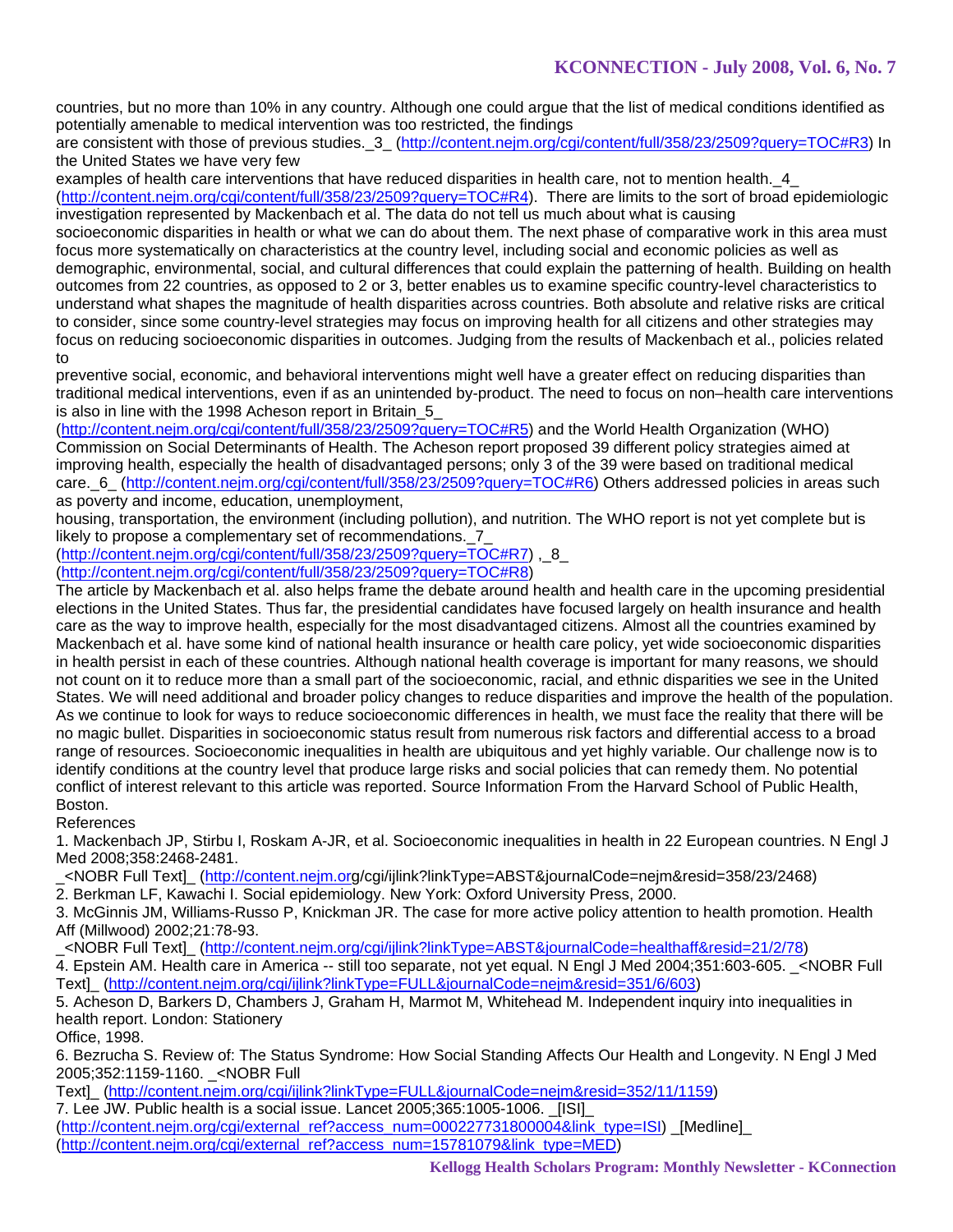8. Irwin A, Valentine N, Brown C, et al. The Commission on Social Determinants of Health: tackling the social roots of health inequities. PLoS Med 2006;3:e106-e106. \_[CrossRef]\_

(http://content.nejm.org/cgi/external\_ref?access\_num=10.1371/journal.pmed.0030106&link\_type=DOI) \_[Medline]\_ (http://content.nejm.org/cgi/external\_ref?access\_num=16681414&link\_type=MED

#### **National Conference of Black Mayors and the Service Employees International Union Lifeline to Health Equity: Policies for Real Health Reform**

The National Conference of Black Mayors **and the** Service Employees International Union released a report, Lifeline to Health Equity: Policies for Real Health Reform, discussing the negative impact of health disparities on communities of color in regards to lack of coverage, poor quality care, and a shortened life span. The report also makes recommendations on specific local, state, and federal policy initiatives to reduce racial and ethnic health disparities.

### **The Robert Wood Johnson Foundation**

### **Disparities in Health and Health Care among Medicare Beneficiaries**

The Robert Wood Johnson Foundation published a study, *Disparities in Health and Health Care among Medicare Beneficiaries*, conducted by the Dartmouth Atlas Project, which highlights inequity in health care quality in the U.S. The study also points out that these disparities are particularly striking when comparing different regions of the country. For example, researchers showed amputation rates for blacks in Mississippi and South Carolina are three times greater compared to blacks in Colorado and Nevada. To read a brief report of the study, click http://www.rwjf.org/files/research/af4qdisparitiesreport.pdf.

### **The SES health gradient on both sides of the Atlantic**

### **James Banks, Michael Marmot, Zoë Oldfield, James P. Smith (2007). No. W07/04. The Institute for Fiscal Studies, UCL (University College London)**

" ... In this paper, we will investigate the size of health differences that exist among men in England and the United States and how those differences vary by SES in both countries. Three SES measures will be emphasized education, household income, and household wealth and the health outcomes investigated will span multiple dimensions as well." The paper is divided into nine sections: \* Introduction; \* Section 2 describes the two primary data sources that will be used in this analysis; \* Section 3 highlights the most salient aspects of the male SES health gradients in self-reported diseases in both countries, emphasizing both their similarities as well as their differences; \* Section 4 documents the very different portrait of across-country differences in health that is obtained when self-reported general health status is used instead as the primary health status measure; \* Section 5 documents that these differences in male health in the two countries are not due to standard behavioral risk factors, such as smoking, drinking, and obesity; \* Section 6 explores the degree to which differential measurement of self-reports of health status between the two countries accounts

for the differences that emerge in the SES health gradient; \* Session 7 examines the issue of the relevance of absolute and relative income scales to make international comparisons; \* Section 8 explores whether there are important health affects on male labor force activity and household income in England; \* Section 9 examines health gradients by financial wealth in the two countries…." Conclusions: "In this paper, we have presented data on some of the most salient issues regarding the social health gradient in health and the manner in which this health gradient differs for men in England and the United States. There are a several key findings. First, looking across a wide variety of diseases, average health status among mature men is much worse in America compared to England, confirming non-gender specific findings we reported in Banks, Marmot, Oldfield, and Smith, 2006. Second, there exists a steep negative health gradient for men in both countries where men at the bottom of the economic hierarchy are in much worse health than those at the top. This social health gradient exists whether education, income, or financial wealth is used as the marker of one's SES status. While the negative social gradient in male health characterizes men in both countries, it appears to be steeper in the United States. These central conclusions are maintained even after controlling for a standard set of behavioral risk factors such as smoking, drinking, and obesity and are equally true using either biological measures of disease or individual self-reports. In contrast to these disease based measures of health, health of American men appears to be superior to the health of English men when

self-reported general health status is used as the measure of health status. This apparent contradiction does not result from differences in co-morbidity, emotional health, or ability to function all of which still point to mature American men being less healthy than their English counterparts. The contradiction most likely stems instead from different thresholds used by Americans and English when evaluation their health status on subjective scales. For the same 'objective' health status, Americans are much more likely to say that their health is good than are the English. Finally, we present preliminary data that indicates that feedbacks from new health events to household income are

also one of the reasons that underlie the strength of the income gradient with health in England. Previous research has demonstrated its importance as one of the underlying causes in the United States and these results suggest that that conclusion should most likely be extended to England as well."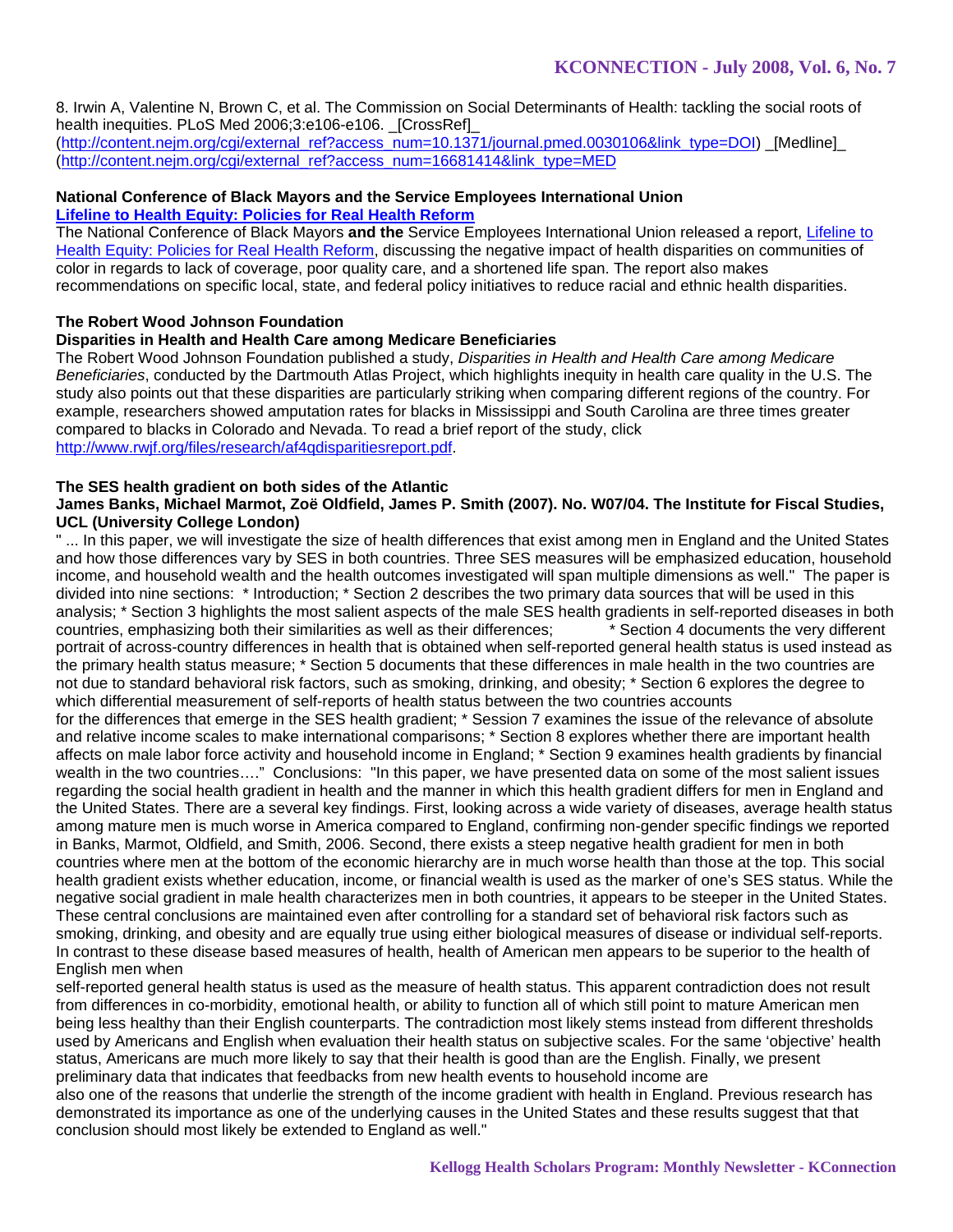### **Website**

### **National Resource Center**

### **www.DiversityPreparedness.org**

The nation's first online National Resource Center focused on the public health preparedness needs of culturally diverse communities has been launched at www.DiversityPreparedness.org. A joint initiative of the Drexel University School of Public Health's Center for Health Equality and the United States Department of Health

and Human Services' Office of Minority Health, the National Resource Center will serve as a central clearinghouse of resources and an exchange site to facilitate communication, networking and collaboration among key players working to build resilience and eliminate disparities for culturally diverse communities in emergencies. The site features hundreds of cross-referenced annotated resources in over 40 languages highlighting research, training and education opportunities, measurement

and evaluation tools, effective risk communication strategies, and other successful programs and projects. Visit www.DiversityPreparedness.org today to browse for resources that will help meet the preparedness needs of diverse communities. Submit and share your promising programs and resources with the site and field at large.

### **Other**

#### **Creative Counsel 1000 Voices Archive**

Creative Counsel, the arts and media group and sister organization of The Opportunity Agenda, is pleased to announce the launch of the 1000 Voices Archive. This multi-partner project brings together award winning filmmakers, some of the nation's largest advocacy networks, and creative professionals to showcase 1000 stories, told by advocacy heroes, that elevate the core values that are central to a just and equitable world. Our stories will be used in town halls, training rooms, organizer meetings, local media, policy briefings, and classrooms across the country. The 1000 Voices Archive is Creative Counsel's debut multimedia project intended to tap the tremendous power of stories to shape community dialogues and drive policy change. Many of Creative Counsel's stories will be promoted through the outreach efforts of the 1000 Voices Archive team and communications networks, to ensure that they reach the largest, strategically-identified audiences possible. And in the coming weeks, Creative Counsel will announce their Facebook and mySpace pages, and postings on dozens of other sites, to launch the Archive's social networking community. Key content includes: The "crown jewel" -- The Interactive Map of the Archive's stories, searchable by Core Values, Issue Areas, and zoomable to key cities; A Toolkit accompanying each video, including zip code specific letter writing tools to contact elected officials and local media, with dynamically generated letter templates allowing the viewer to "shape public dialogue" by sharing viewpoints and a link to the video; Dozens of resources; factsheets, screening tools, recent news articles, facilitation guides, weblinks, and Share It tools related to the storyteller's themes; A One Stop Policy Education Shop for viewers to learn about legislation, local public representatives, and to receive email updates on issues related to the storyteller's themes. Many Voices, Authentic Voices: The archive emphasizes storytellers with diverse voices and backgrounds, including: Timothy Hill, a Black Youth Vote! leader from South Carolina; Merle Bell, an older Iowan farmer; Heidi Pascual, an Asian American publisher; Marina Caeiro, a Latina organizer; Donna Land Maldonado, a Native American media leader; and in the coming weeks, stories of the undocumented. ...all united by core values that have informed their lives and drive their work and life choices. At its best, the Archive reminds us that there are still many of us who care deeply and are working hard for the values of community, voice, and justice. In 2008 and 2009, the 1000 Voices Archive will produce a significant number of stories on the themes of health care, immigration, racial justice, and women's leadership. If you would like a customized tour of the 1000 Voices Archive platform or to learn more about the Creative Counsel, please let us know.

### **Journal of Urbanism – first issue free to view online**

INTBAU and Routledge are pleased to announce that the first issue of Journal of Urbanism has been published and is available to view for free at: www.informaworld.com/RJOU

**Editors: Charles C. Bohl**, *University of Miami, USA,* **Matthew Hardy,** *INTBAU, UK* and **Emily Talen**, *Arizona State University, USA*

The *Journal of Urbanism* is a multi-disciplinary journal that focuses on human settlement and its relation to the idea of sustainability, social justice and cultural understanding. The content focuses on Urban Regeneration, New Urbanism, European Urbanism, Landscape Urbanism, Urban Sustainability, Smart Growth, Livable Communities, Transit-Orientated Development, Walkable Communities and more. It highlights research on the various concepts, methods and theories on creating an attitude of sustainability toward urban form. Find out more at: www.informaworld.com/RJOU.